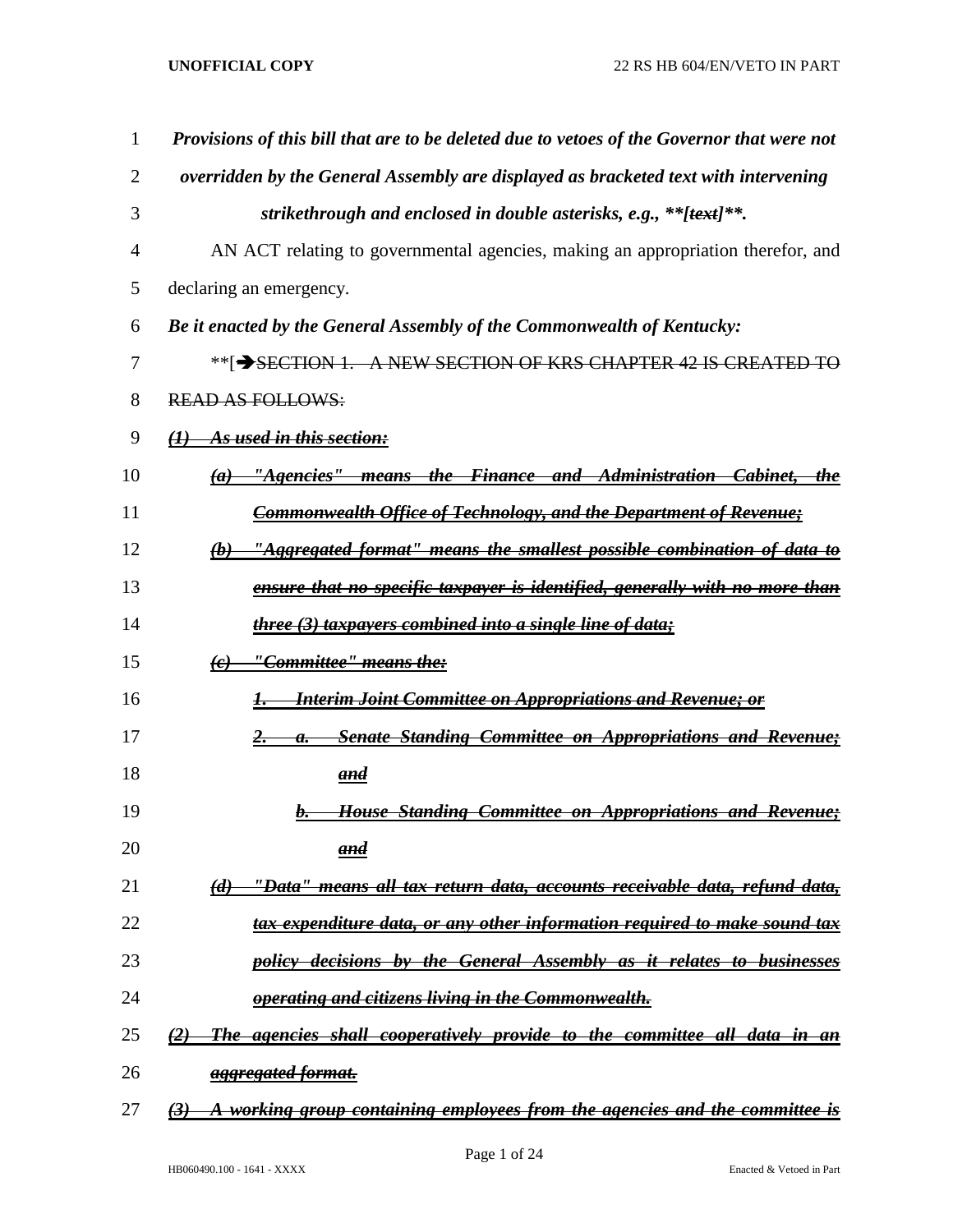|    | <del>accomplish</del><br><del>effective delivery of</del><br><del>efficient</del><br><del>the</del><br><del>created</del><br><del>-an</del><br><del>and</del><br>ŧо |
|----|---------------------------------------------------------------------------------------------------------------------------------------------------------------------|
|    | <del>required in subsection (2) of this section in an aggregated format which is easily</del>                                                                       |
| 3  | <del>accessible, adaptable, and useable by staff of the committee and on a timeline</del>                                                                           |
| 4  | which meets the needs of the committee.                                                                                                                             |
| C  | By June 1, 2022, the secretary of the Finance and Administration Cabinet<br>$\left( 4\right)$<br>$\boldsymbol{a}$                                                   |
| 6  | shall submit the names and contact information of staff from the agencies                                                                                           |
|    | <del>to the committee.</del>                                                                                                                                        |
| 8  | <del>The first meeting of the working group shall occur no later than June 30,</del><br>$\boldsymbol{\theta}$                                                       |
| 9  | 2022,<br>monthly meetings to be held thereafter until the delivery                                                                                                  |
| 10 | <del>and metho<u>dology for each type of</u> data</del><br><del>timeline.</del><br><del>has been</del><br><del>format.</del>                                        |
| 11 | <del>first submission of each type of data has been</del><br><del>determined and the</del>                                                                          |
| 12 | <u>received.]</u> **                                                                                                                                                |
| 13 | Section 2. KRS 132.590 is amended to read as follows:                                                                                                               |

 (1) The compensation of the property valuation administrator shall be based on the schedule contained in subsection (2) of this section as modified by subsection (3) of this section. The compensation of the property valuation administrator shall be calculated by the department annually. Should a property valuation administrator for any reason vacate the office in any year during his term of office, he shall be paid only for the calendar days actually served during the year.

 (2) The salary schedule for property valuation administrators provides for nine (9) levels of salary based upon the population of the county in the prior year as determined by the United States Department of Commerce, Bureau of the Census annual estimates. To implement the salary schedule, the department shall, by November 1 of each year, certify for each county the population group applicable to each county based on the most recent estimates of the United States Department of Commerce, Bureau of the Census. The salary schedule provides four (4) steps for yearly increments within each population group. Property valuation administrators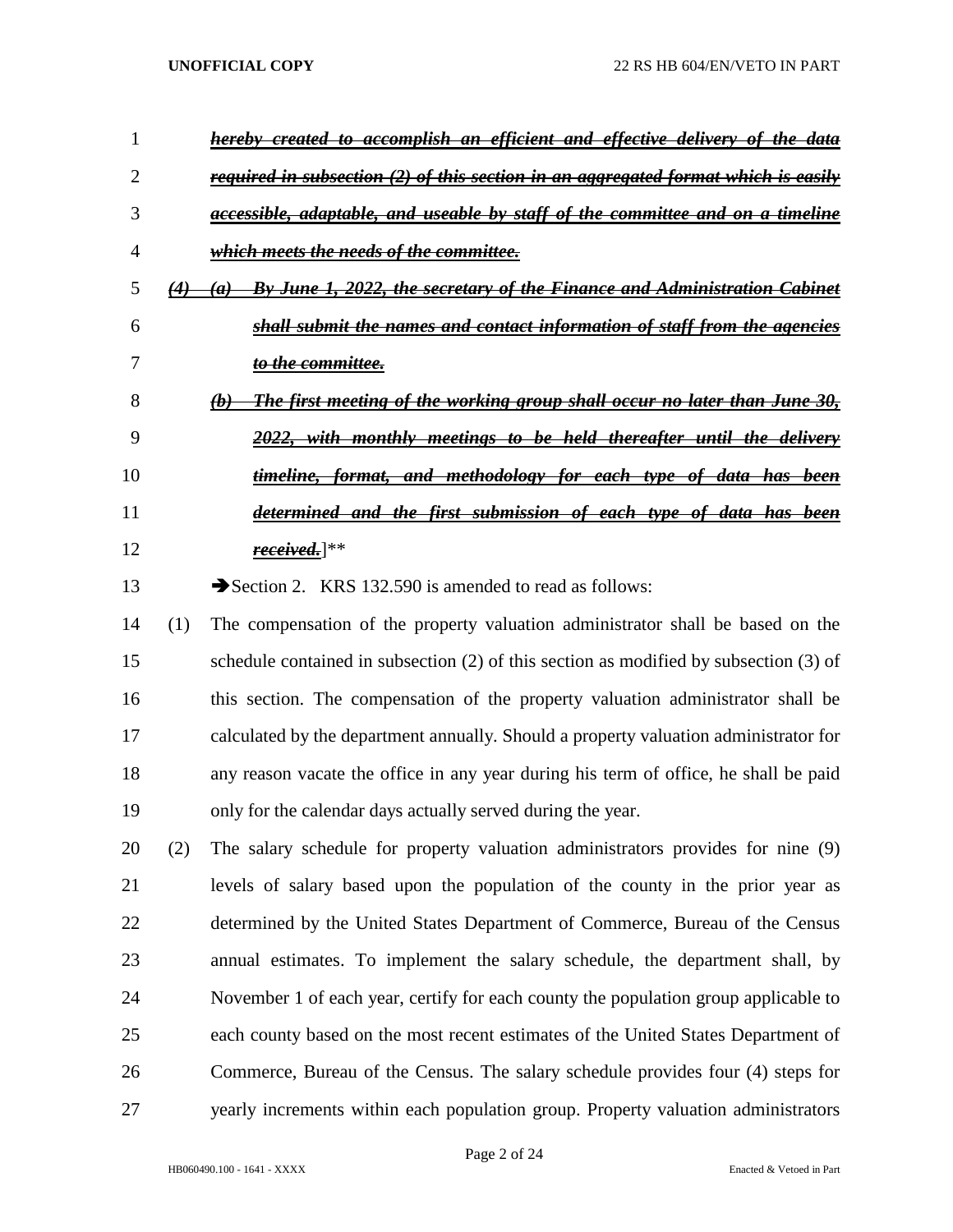shall be paid according to the first step within their population group for the first year or portion thereof they serve in office. Thereafter, each property valuation administrator, on January 1 of each subsequent year, shall be advanced automatically to the next step in the salary schedule until the maximum salary figure for the population group is reached. If the county population as certified by the department increases to a new group level, the property valuation administrator's salary shall be computed from the new group level at the beginning of the next year. A change in group level shall have no affect on the annual change in step. Prior to assuming office, any person who has previously served as a property valuation administrator must certify to the department the total number of years, not to exceed four (4) years, that the person has previously served in the office. The department shall place the person in the proper step based upon a formula of one (1) incremental step per full calendar year of service:

|--|

# **SALARY SCHEDULE**

| 15 | <b>County Population</b> | <b>Steps and Salary</b> |                                       |          |          |
|----|--------------------------|-------------------------|---------------------------------------|----------|----------|
| 16 | by Group                 |                         | for Property Valuation Administrators |          |          |
| 17 | Group I                  | Step 1                  | Step 2                                | Step 3   | Step 4   |
| 18 | 0-4,999                  | \$45,387                | \$46,762                              | \$48,137 | \$49,513 |
| 19 | Group II                 |                         |                                       |          |          |
| 20 | 5,000-9,999              | 49,513                  | 50,888                                | 52,263   | 53,639   |
| 21 | Group III                |                         |                                       |          |          |
| 22 | 10,000-19,999            | 53,639                  | 55,014                                | 56,389   | 57,765   |
| 23 | Group IV                 |                         |                                       |          |          |
| 24 | 20,000-29,999            | 55,702                  | 57,765                                | 59,828   | 61,891   |
| 25 | Group V                  |                         |                                       |          |          |
| 26 | 30,000-44,999            | 59,828                  | 61,891                                | 63,954   | 66,017   |
| 27 | Group VI                 |                         |                                       |          |          |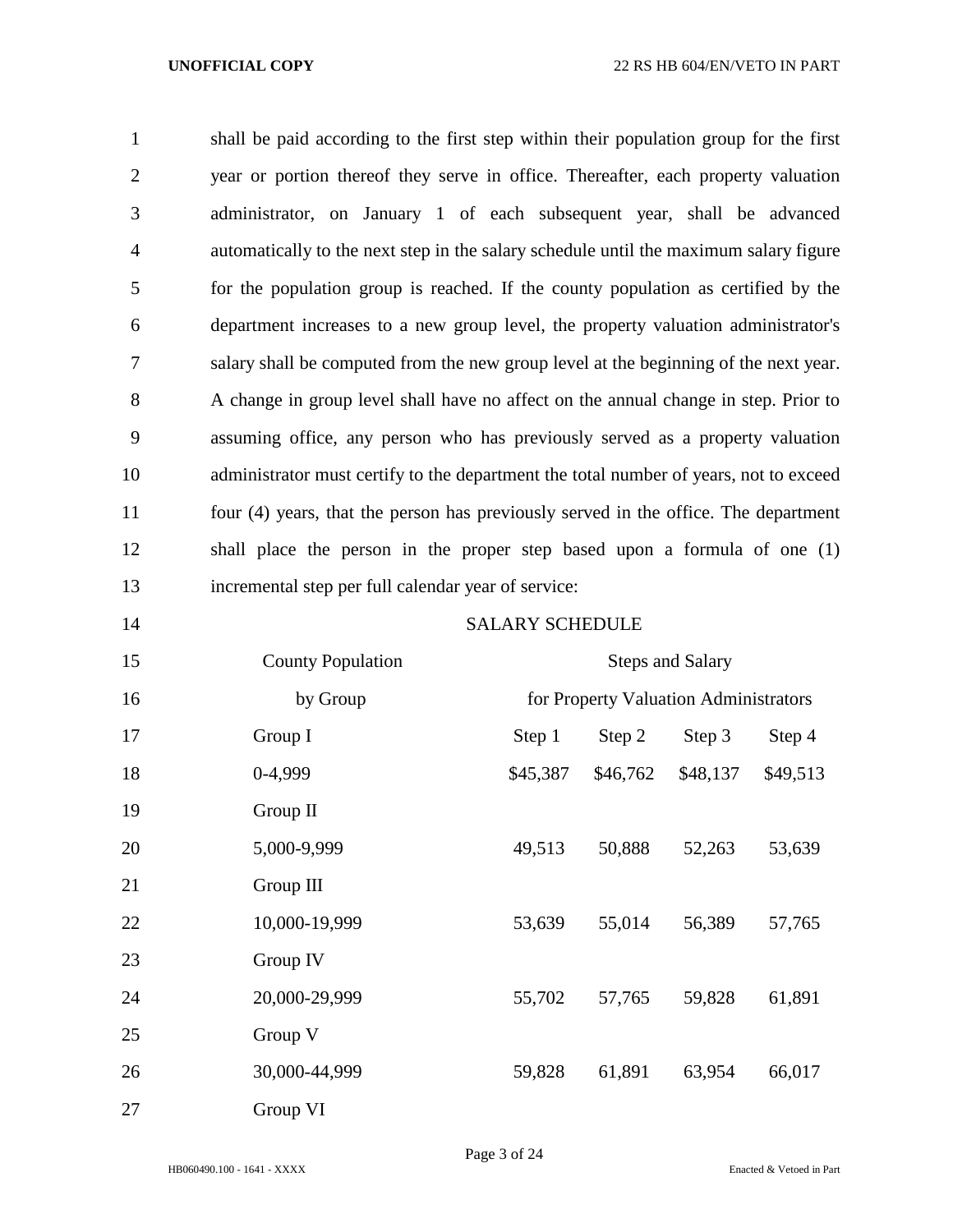| 1              | 45,000-59,999  | 61,891 | 64,641 | 67,392 | 70,143 |
|----------------|----------------|--------|--------|--------|--------|
| 2              | Group VII      |        |        |        |        |
| 3              | 60,000-89,999  | 66,017 | 68,768 | 71,518 | 74,269 |
| $\overline{4}$ | Group VIII     |        |        |        |        |
| 5              | 90,000-499,999 | 68,080 | 71,518 | 74,957 | 78,395 |
| 6              | Group $IX$     |        |        |        |        |
| 7              | 500,000 and up | 72,206 | 75,644 | 79,083 | 82,521 |

 (3) (a) For calendar year 2000, the salary schedule in subsection (2) of this section shall be increased by the amount of increase in the annual consumer price index as published by the United States Department of Commerce for the year ended December 31, 1999. This salary adjustment shall take effect on July 14, 2000, and shall not be retroactive to the preceding January 1.

- (b) For each calendar year beginning after December 31, 2000, upon publication of the annual consumer price index by the United States Department of Commerce, the annual rate of salary for the property valuation administrator shall be determined by applying the increase in the consumer price index to the salary in effect for the previous year. This salary determination shall be retroactive to the preceding January 1.
- (c) In addition to the step increases based on service in office, each property valuation administrator shall be paid an annual incentive of six hundred eighty-seven dollars and sixty-seven cents (\$687.67) per calendar year for each forty (40) hour training unit successfully completed based on continuing service in that office and, except as provided in this subsection, completion of at least forty (40) hours of approved training in each subsequent calendar year. If a property valuation administrator fails without good cause, as determined by the commissioner of the department, to obtain the minimum amount of approved training in any year, the officer shall lose all training incentives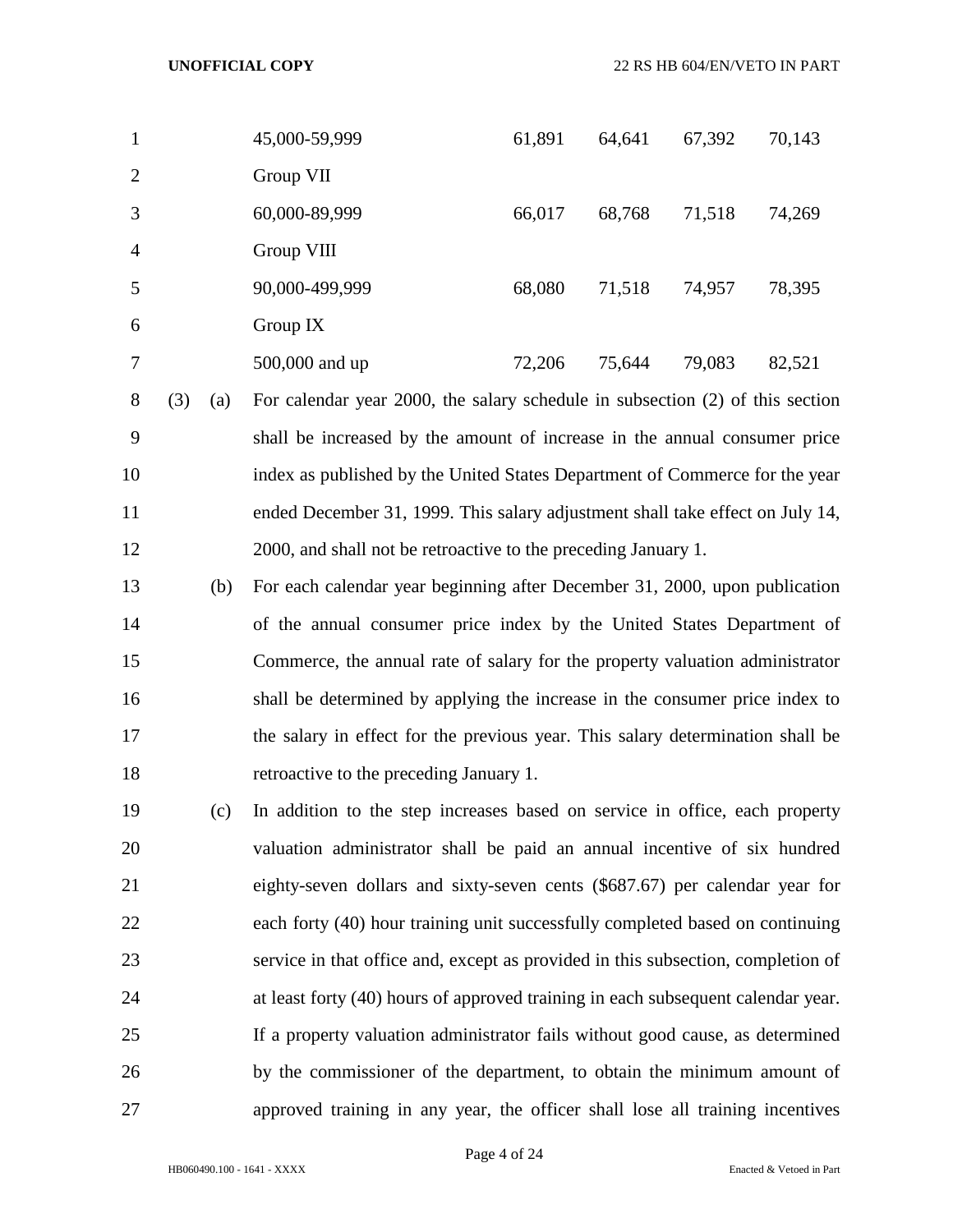previously accumulated. No property valuation administrator shall receive more than one (1) training unit per calendar year nor more than four (4) incentive payments per calendar year. Each property valuation administrator shall be allowed to carry forward up to forty (40) hours of training credit into the following calendar year for the purpose of satisfying the minimum amount of training for that year. This amount shall be increased by the consumer price index adjustments prescribed in paragraphs (a) and (b) of this subsection. Each training unit shall be approved and certified by the department. Each unit shall be available to property valuation administrators in each office based on continuing service in that office. The department shall promulgate administrative regulations in accordance with KRS Chapter 13A to establish guidelines for the approval and certification of training units.

 (4) Notwithstanding any provision contained in this section, no property valuation 14 administrator holding office on July 14, 2000, shall receive any reduction in salary or reduction in adjustment to salary otherwise allowable by the statutes in force on July 14, 2000.

 (5) Deputy property valuation administrators and other authorized personnel may be advanced one (1) step in grade upon completion of twelve (12) months' continuous service. The department may make grade classification changes corresponding to any approved for department employees in comparable positions, so long as the changes do not violate the integrity of the classification system. Subject to availability of funds, the department may extend cost-of-living increases approved for department employees to deputy property valuation administrators and other authorized personnel, by advancement in grade.

 (6) Beginning with the 1990-1992 biennium, the department shall prepare a biennial budget request for the staffing of property valuation administrators' offices. An equitable allocation of employee positions to each property valuation administrator's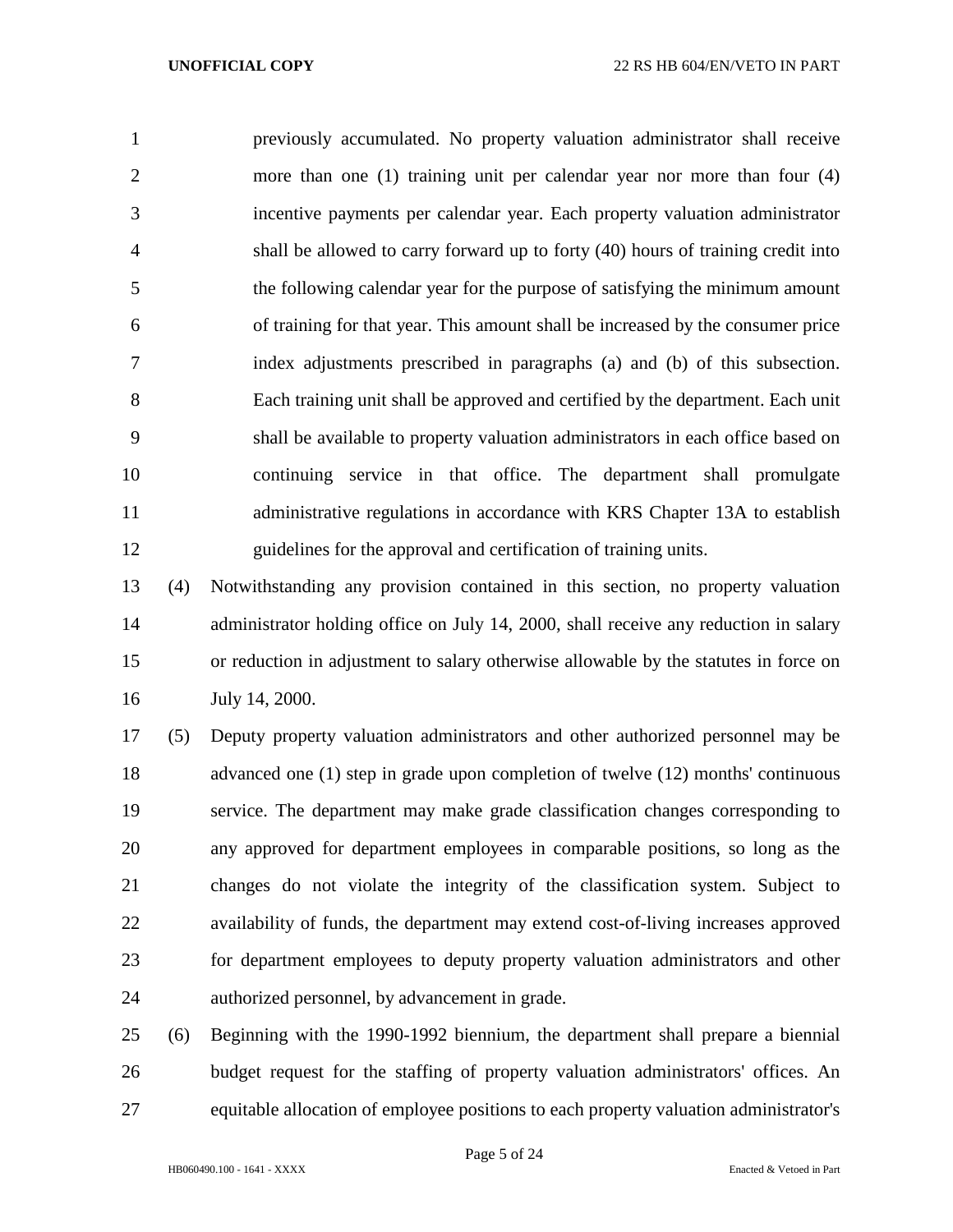office in the state shall be made on the basis of comparative assessment work units. Assessment work units shall be determined from the most current objective information available from the United States Bureau of the Census and other similar sources of unbiased information. Beginning with the 1996-1998 biennium, assessment work units shall be based on parcel count per employee. The total sum allowed by the state to any property valuation administrator's office as compensation for deputies, other authorized personnel, and for other authorized expenditures shall not exceed the amount fixed by the department. However, each property valuation administrator's office shall be allowed as a minimum such funds that are required to meet the federal minimum wage requirements for two (2) full-11 time deputies.

 (7) Beginning with the 1990-1992 biennium each property valuation administrator shall submit by June 1 of each year for the following fiscal year to the department a budget request for his office which shall be based upon the number of employee positions allocated to his office under subsection (6) of this section and upon the county and city funds available to his office and show the amount to be expended for deputy and other authorized personnel including employer's share of FICA and state retirement, and other authorized expenses of the office. The department shall return to each property valuation administrator, no later than July 1, an approved budget for the fiscal year.

 (8) Each property valuation administrator may appoint any persons approved by the department to assist him in the discharge of his duties. Each deputy shall be more than twenty-one (21) years of age and may be removed at the pleasure of the property valuation administrator. The salaries of deputies and other authorized personnel shall be fixed by the property valuation administrator in accordance with the grade classification system established by the department and shall be subject to the approval of the department. The Personnel Cabinet shall provide advice and

Page 6 of 24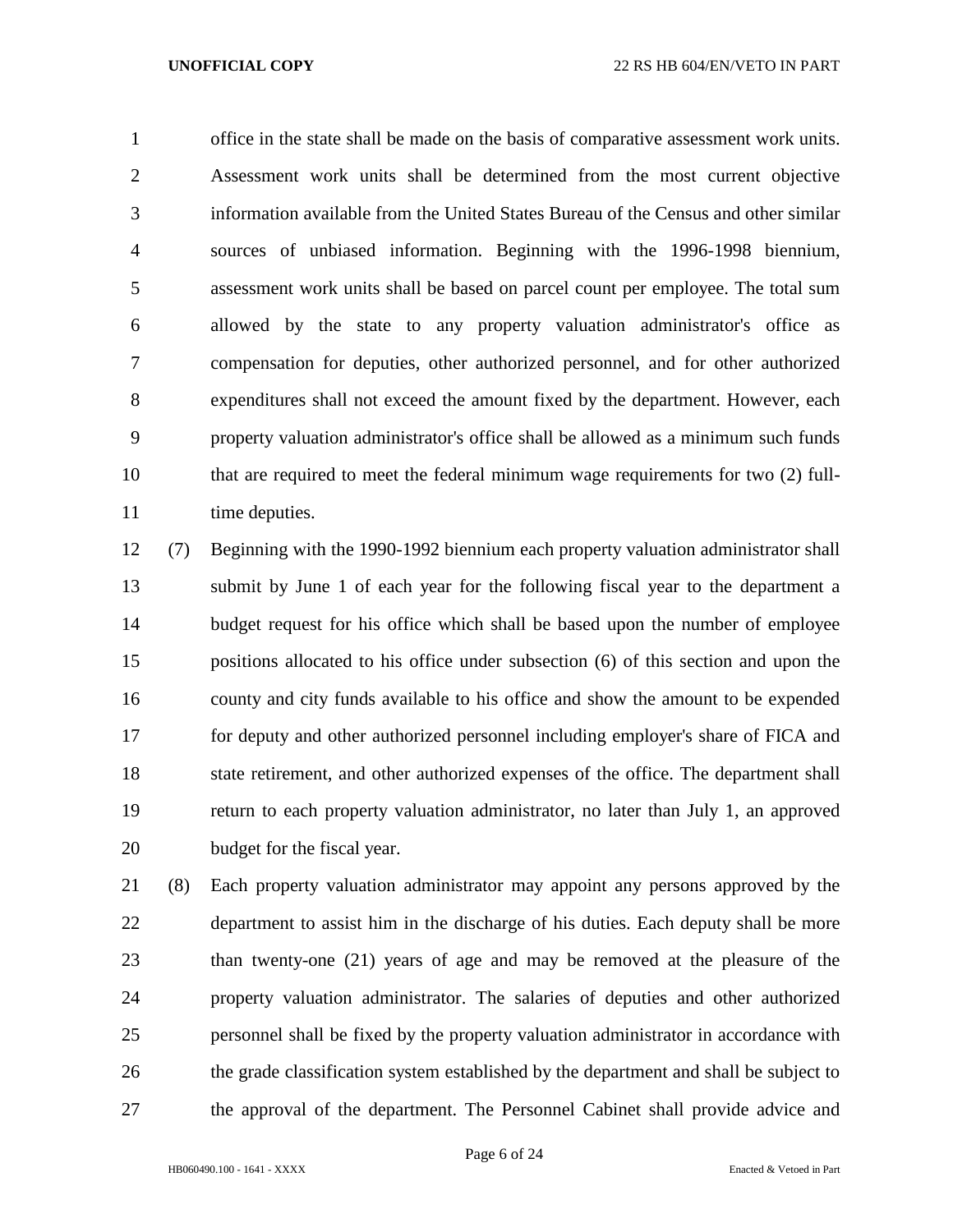| $\mathbf{1}$   |     |                                                                                  |                       | technical assistance to the department in the revision and updating of the personnel     |  |  |
|----------------|-----|----------------------------------------------------------------------------------|-----------------------|------------------------------------------------------------------------------------------|--|--|
| $\overline{2}$ |     |                                                                                  |                       | classification system, which shall be equitable in all respects to the personnel         |  |  |
| 3              |     | classification systems maintained for other state employees. Any deputy property |                       |                                                                                          |  |  |
| 4              |     |                                                                                  |                       | valuation administrator employed or promoted to a higher position may be                 |  |  |
| 5              |     |                                                                                  |                       | examined by the department in accordance with standards of the Personnel Cabinet,        |  |  |
| 6              |     |                                                                                  |                       | for the position to which he is being appointed or promoted. No state funds              |  |  |
| 7              |     |                                                                                  |                       | available to any property valuation administrator's office as compensation for           |  |  |
| 8              |     |                                                                                  |                       | deputies and other authorized personnel or for other authorized expenditures shall       |  |  |
| 9              |     |                                                                                  |                       | be paid without authorization of the department prior to the employment by the           |  |  |
| 10             |     |                                                                                  |                       | property valuation administrator of deputies or other authorized personnel or the        |  |  |
| 11             |     | incurring of other authorized expenditures.                                      |                       |                                                                                          |  |  |
| 12             | (9) |                                                                                  |                       | Each county fiscal court shall annually appropriate and pay each fiscal year to the      |  |  |
| 13             |     |                                                                                  |                       | office of the property valuation administrator as its cost for use of the assessment, as |  |  |
| 14             |     | required by KRS 132.280, an amount determined as follows:                        |                       |                                                                                          |  |  |
| 15             |     |                                                                                  | Assessment Subject to |                                                                                          |  |  |
| 16             |     | County Tax of:                                                                   |                       |                                                                                          |  |  |
| 17             |     | At Least                                                                         | <b>But Less Than</b>  | Amount                                                                                   |  |  |
| 18             |     |                                                                                  | \$100,000,000         | \$0.005 for each \$100 of the first                                                      |  |  |
| 19             |     |                                                                                  |                       | \$50,000,000 and \$0.002 for                                                             |  |  |
| 20             |     |                                                                                  |                       | each \$100 over \$50,000,000.                                                            |  |  |
| 21             |     | \$100,000,000                                                                    | 150,000,000           | \$0.004 for each \$100 of the first                                                      |  |  |
| 22             |     |                                                                                  |                       | \$100,000,000 and \$0.002 for                                                            |  |  |
| 23             |     |                                                                                  |                       | each \$100 over \$100,000,000.                                                           |  |  |
| 24             |     | 150,000,000                                                                      | 300,000,000           | \$0.004 for each \$100 of the first                                                      |  |  |
| 25             |     |                                                                                  |                       | \$150,000,000 and \$0.003 for                                                            |  |  |
| 26             |     |                                                                                  |                       | each \$100 over \$150,000,000.                                                           |  |  |
| 27             |     | 300,000,000                                                                      |                       | \$0.004 for each \$100.                                                                  |  |  |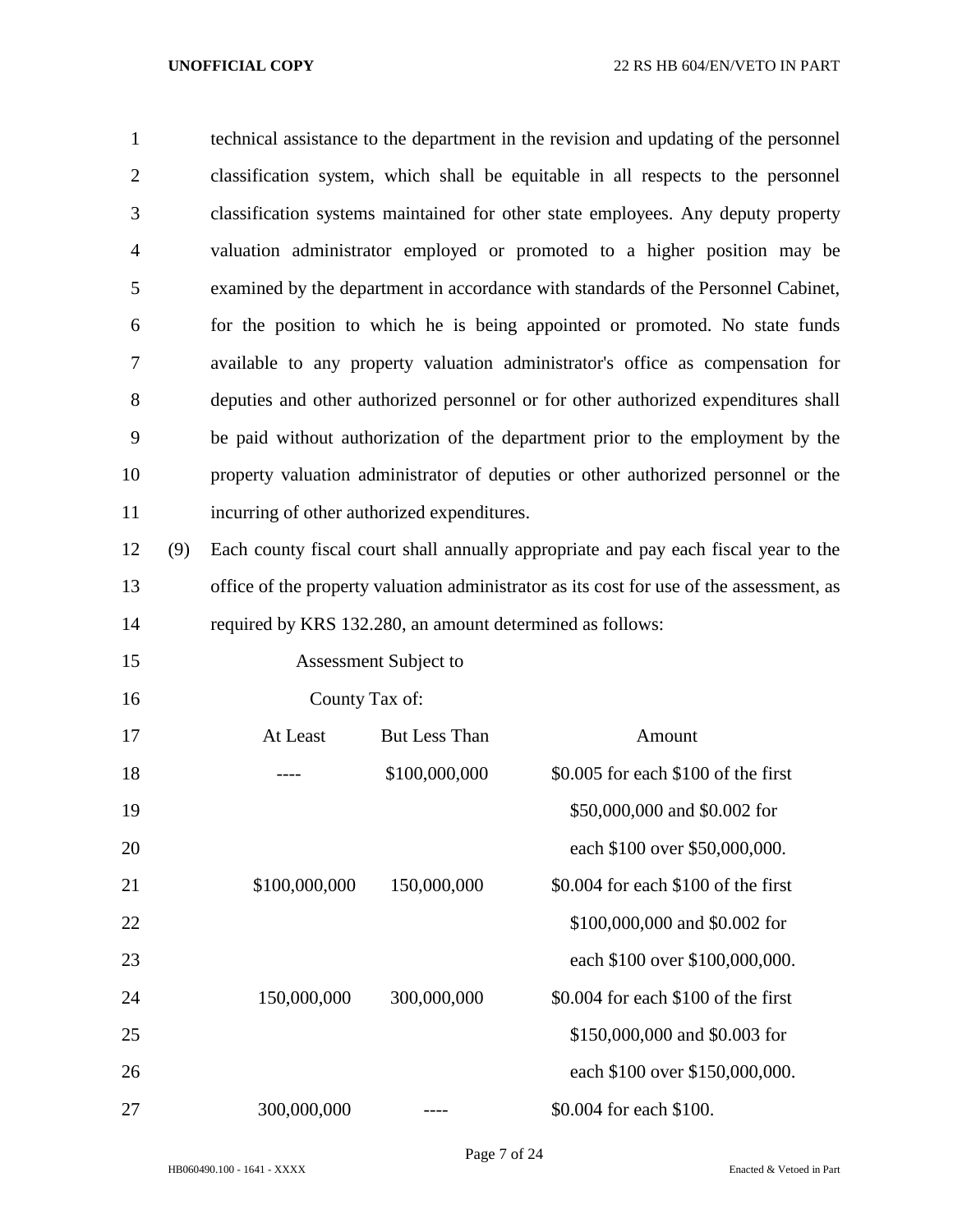| $\mathbf{1}$   | (10) The total sum to be paid by the fiscal court to any property valuation administrator's |                                       |          |
|----------------|---------------------------------------------------------------------------------------------|---------------------------------------|----------|
| $\mathbf{2}$   | office under the provisions of subsection (9) of this section shall not exceed the          |                                       |          |
| 3              | limits set forth in the following table:                                                    |                                       |          |
| $\overline{4}$ |                                                                                             | Assessed Value of Property Subject to |          |
| 5              | County Tax of:                                                                              |                                       |          |
| 6              | At Least                                                                                    | But Less Than                         | Limit    |
| 7              |                                                                                             | \$700,000,000                         | \$25,000 |
| 8              | \$700,000,000                                                                               | 1,000,000,000                         | 35,000   |
| 9              | 1,000,000,000                                                                               | 2,000,000,000                         | 50,000   |
| 10             | 2,000,000,000                                                                               | 2,500,000,000                         | 75,000   |
| 11             | 2,500,000,000                                                                               | 5,000,000,000                         | 100,000  |
| 12             | 5,000,000,000                                                                               | 7,500,000,000                         | 175,000  |
| 13             | 7,500,000,000                                                                               | 30,000,000,000                        | 250,000  |
| 14             | 30,000,000,000                                                                              |                                       | 400,000  |
| 15             | This allowance shall be based on the assessment as of the previous January 1 and            |                                       |          |

 shall be used for deputy and other personnel allowance, supplies, maps and equipment, travel allowance for the property valuation administrator and his deputies and other authorized personnel, and other authorized expenses of the office.

 (11) Annually, after appropriation by the county of funds required of it by subsection (9) of this section, and no later than August 1, the property valuation administrator shall file a claim with the county for that amount of the appropriation specified in his approved budget for compensation of deputies and assistants, including employer's shares of FICA and state retirement, for the fiscal year. The amount so requested shall be paid by the county into the State Treasury by September 1, or paid to the property valuation administrator and be submitted to the State Treasury by September 1. These funds shall be expended by the department only for

Page 8 of 24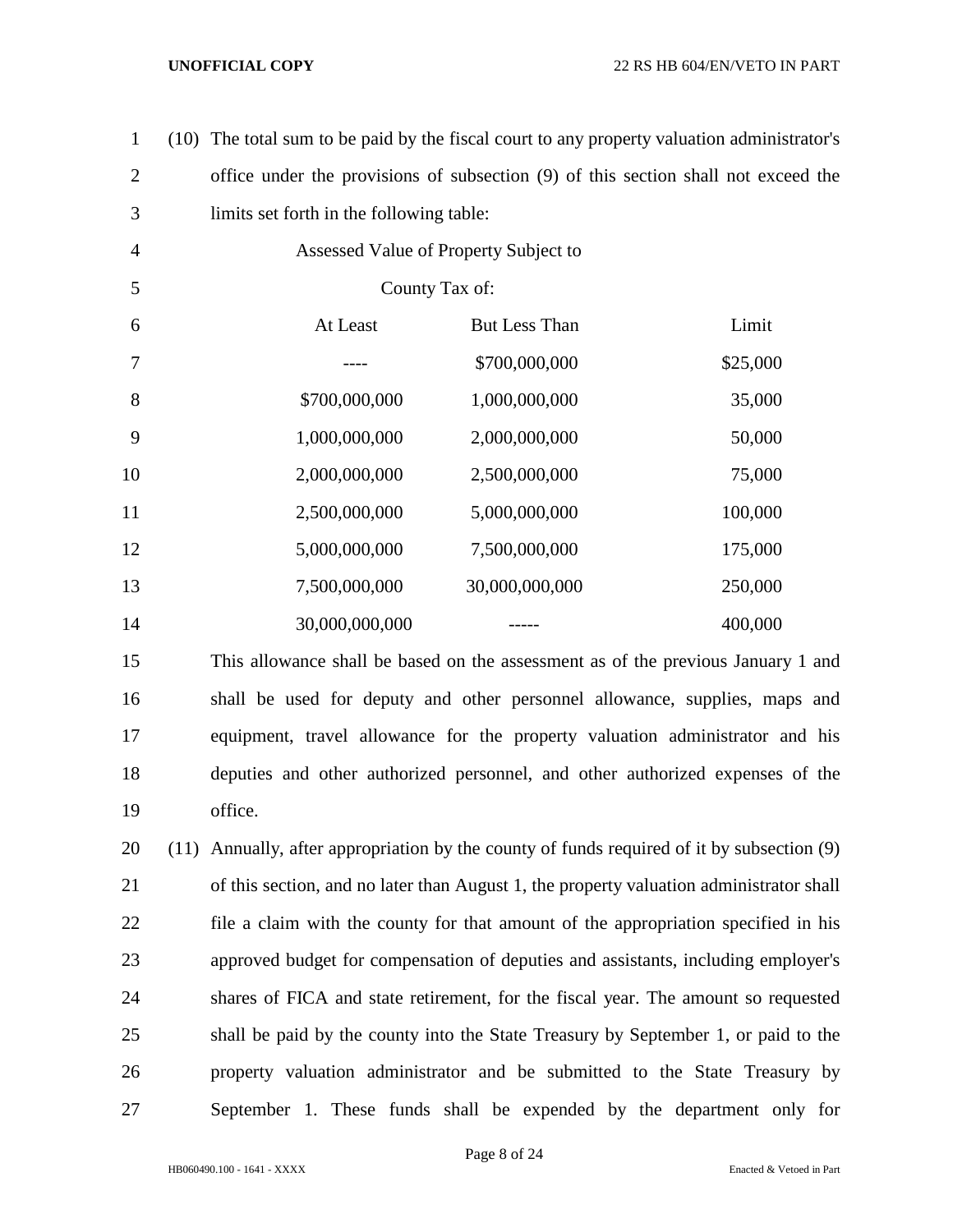compensation of approved deputies and assistants and the employer's share of FICA and state retirement in the appropriating county. Any funds paid into the State Treasury in accordance with this provision but unexpended by the close of the fiscal year for which they were appropriated shall be returned to the county from which they were received.

 (12) After submission to the State Treasury or to the property valuation administrator of the county funds budgeted for personnel compensation under subsection (11) of this section, the fiscal court shall pay the remainder of the county appropriation to the office of the property valuation administrator on a quarterly basis. Four (4) equal payments shall be made on or before September 1, December 1, March 1, and June 11 1 1 respectively. Any unexpended county funds at the close of each fiscal year shall be retained by the property valuation administrator, except as provided in KRS 132.601(2). During county election years the property valuation administrator shall not expend in excess of forty percent (40%) of the allowances available to his office from county funds during the first five (5) months of the fiscal year in which the general election is held.

 (13) The provisions of this section shall apply to urban-county governments and consolidated local governments. In an urban-county government and a consolidated local government, all the rights and obligations conferred on fiscal courts or consolidated local governments by the provisions of this section shall be exercised by the urban-county government or consolidated local government.

 (14) When an urban-county form of government is established through merger of existing city and county governments as provided in KRS Chapter 67A or when a consolidated local government is established through merger of existing city and county governments as provided by KRS Chapter 67C, the annual county assessment shall be presumed to have been adopted as if the city had exercised the option to adopt as provided in KRS 132.285. For purposes of this subsection, the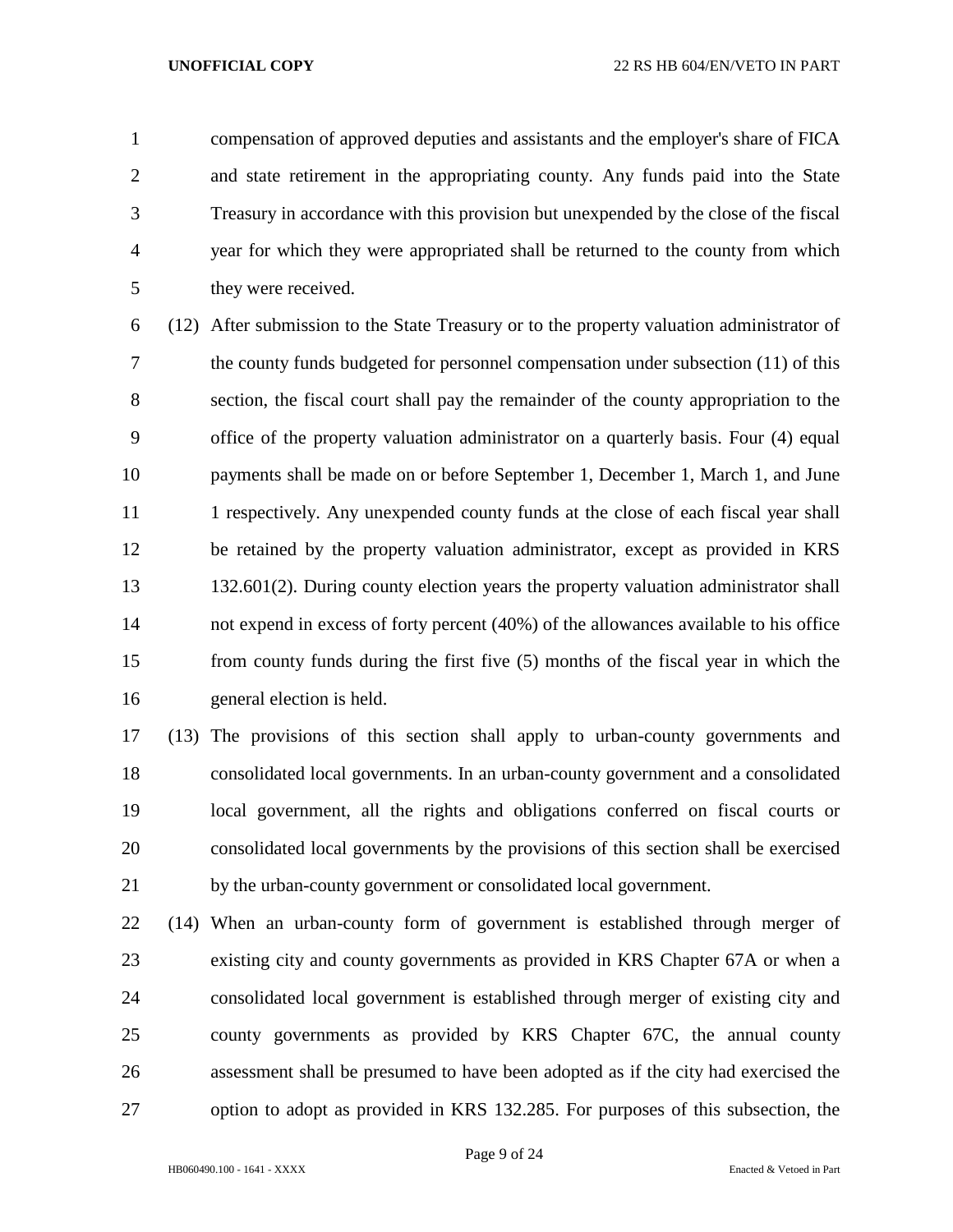| 1              |                  | amount to be considered as the assessment for purposes of KRS 132.285 shall be                             |
|----------------|------------------|------------------------------------------------------------------------------------------------------------|
| $\overline{2}$ |                  | the amount subject to taxation for full urban services.                                                    |
| 3              |                  | (15) Notwithstanding the provisions of subsection (9) of this section, the amount                          |
| $\overline{4}$ |                  | appropriated and paid by each county fiscal court to the office of the property                            |
| 5              |                  | valuation administrator for 1996 and subsequent years shall be equal to the amount                         |
| 6              |                  | paid to the office of the property valuation administrator for 1995, or the amount                         |
| 7              |                  | required by the provisions of subsections $(9)$ and $(10)$ of this section, whichever is                   |
| 8              |                  | greater.                                                                                                   |
| 9              | (16)             | Notwithstanding this section or any other Kentucky Revised Statute to the                                  |
| 10             |                  | contrary, the total compensation for the office of the property valuation                                  |
| 11             |                  | administrator in an urban-county government shall be \$420,000 per year.                                   |
| 12             |                  | $\rightarrow$ SECTION 3.<br>A NEW SECTION OF KRS CHAPTER 164 IS CREATED TO                                 |
| 13             |                  | <b>READ AS FOLLOWS:</b>                                                                                    |
| 14             | $\mathcal{L}(I)$ | The Kentucky Center for Cannabis <sup>**</sup> [Research] <sup>**</sup> is hereby established at the       |
| 15             |                  | University of Kentucky to advance the study of the use of cannabis and cannabis                            |
| 16             |                  | derivatives for the treatment of certain medical conditions and diseases as                                |
| 17             |                  | indicated and recommended by the center's advisory board.                                                  |
| 18             | (2)              | The role and mission of the center shall be to:                                                            |
| 19             |                  | Conduct and fund research related to cannabis and cannabis derivatives** $\left[\frac{1}{2}\right]$<br>(a) |
| 20             |                  | including pharmaceutical development and the efficacies of cannabis and                                    |
| 21             |                  | cannabis derivatives for the treatment of certain medical conditions and                                   |
| 22             |                  | di <u>seases</u> ]**;                                                                                      |
| 23             |                  | Conduct and fund research related to the health effects, including the<br>(b)                              |
| 24             |                  | potential risks or side effects, of the use of cannabis and cannabis                                       |
| 25             |                  | derivatives;                                                                                               |
| 26             |                  | Conduct and fund research related to the efficacy and potential health<br>(c)                              |
| 27             |                  | effects of various cannabis delivery methods, including but not limited to                                 |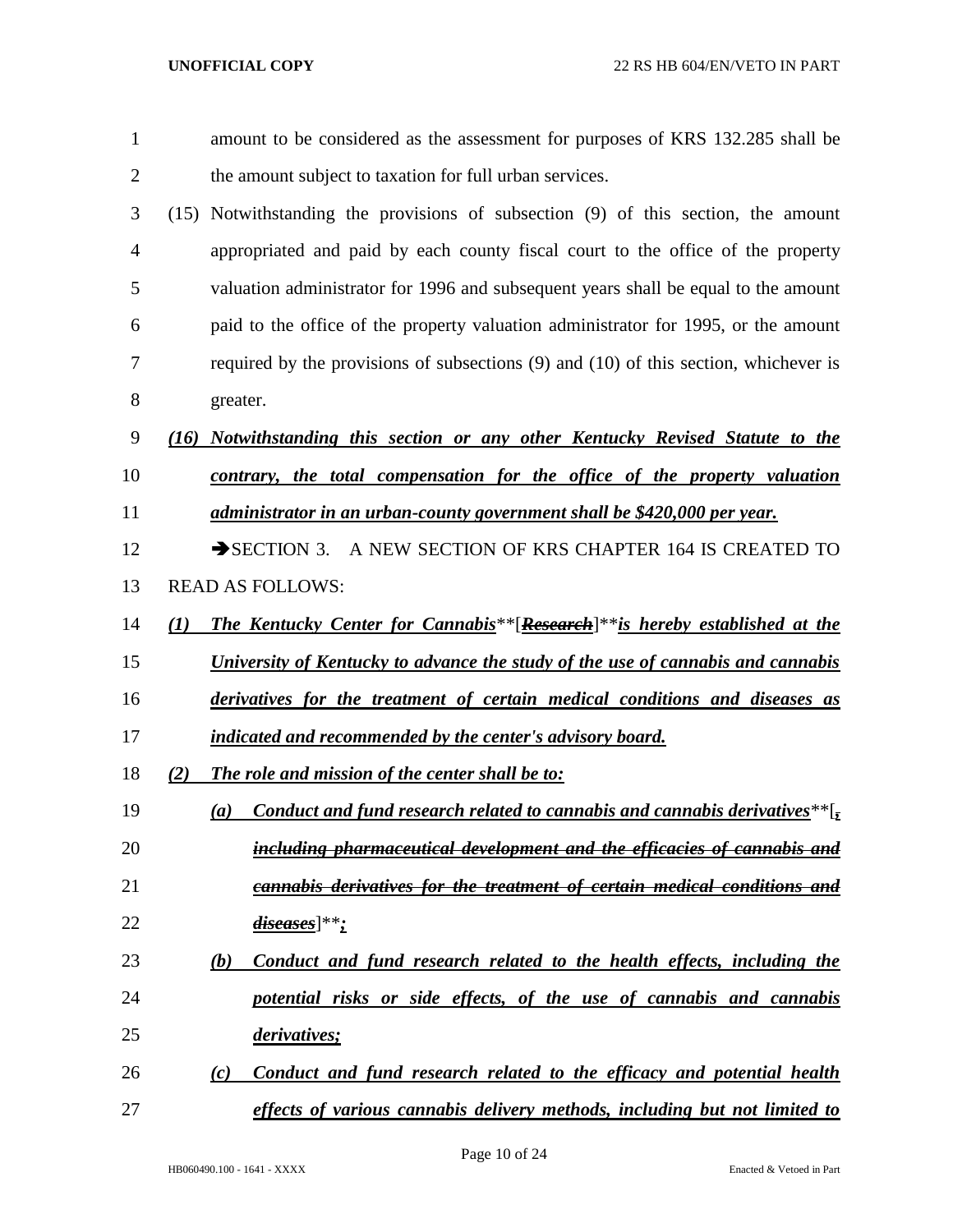| 1  |     |     | <i>vaporizing, ingestibles, topical applications, and combustion;</i>                    |
|----|-----|-----|------------------------------------------------------------------------------------------|
| 2  |     | (d) | Review current and future cannabis research literature, clinical studies,                |
| 3  |     |     | and clinical trials;                                                                     |
| 4  |     | (e) | Monitor, to the extent that appropriate and sufficient data are available,               |
| 5  |     |     | patient outcomes in states with medicinal cannabis programs; and                         |
| 6  |     | (f) | <b>Examine, to the extent that sufficient data are available, the health effects</b>     |
| 7  |     |     | of the use of combustible cannabis.                                                      |
| 8  | (3) |     | The university shall:                                                                    |
| 9  |     | (a) | Develop and maintain the center in accordance with its administrative and                |
| 10 |     |     | governing regulations related to the formation of multidisciplinary research             |
| 11 |     |     | centers and institutes;                                                                  |
| 12 |     | (b) | Establish an internal advisory board to oversee the activities, research                 |
| 13 |     |     | agenda, and finances of the center. Members of the advisory board shall be               |
| 14 |     |     | appointed by the president of the University of Kentucky <sup>**</sup> [and may          |
| 15 |     |     | i <del>nclude:</del>                                                                     |
| 16 |     |     | <b>The director of the University of Kentucky Center for Cannabis</b>                    |
| 17 |     |     | Research;                                                                                |
| 18 |     |     | <b>The director of the University of Kentucky Center on Drug and</b>                     |
| 19 |     |     | Alcohol Research;                                                                        |
| 20 |     |     | <b>The dean of the University of Kentucky College of Agriculture, Food</b><br>З.         |
| 21 |     |     | and Environment or his or her designee;                                                  |
| 22 |     |     | <b>The dean of the University of Kentucky College of Pharmacy or his or</b><br>4.        |
| 23 |     |     | her designee;                                                                            |
| 24 |     |     | <b>The dean of the University of Kentucky College of Medicine or his or</b><br><u>5.</u> |
| 25 |     |     | <u>her designee;</u>                                                                     |
| 26 |     |     | <b>Physicians who are licensed by the Kentucky Board of Medical</b><br>6.                |
| 27 |     |     | Licensure and who are certified by the appropriate board in the                          |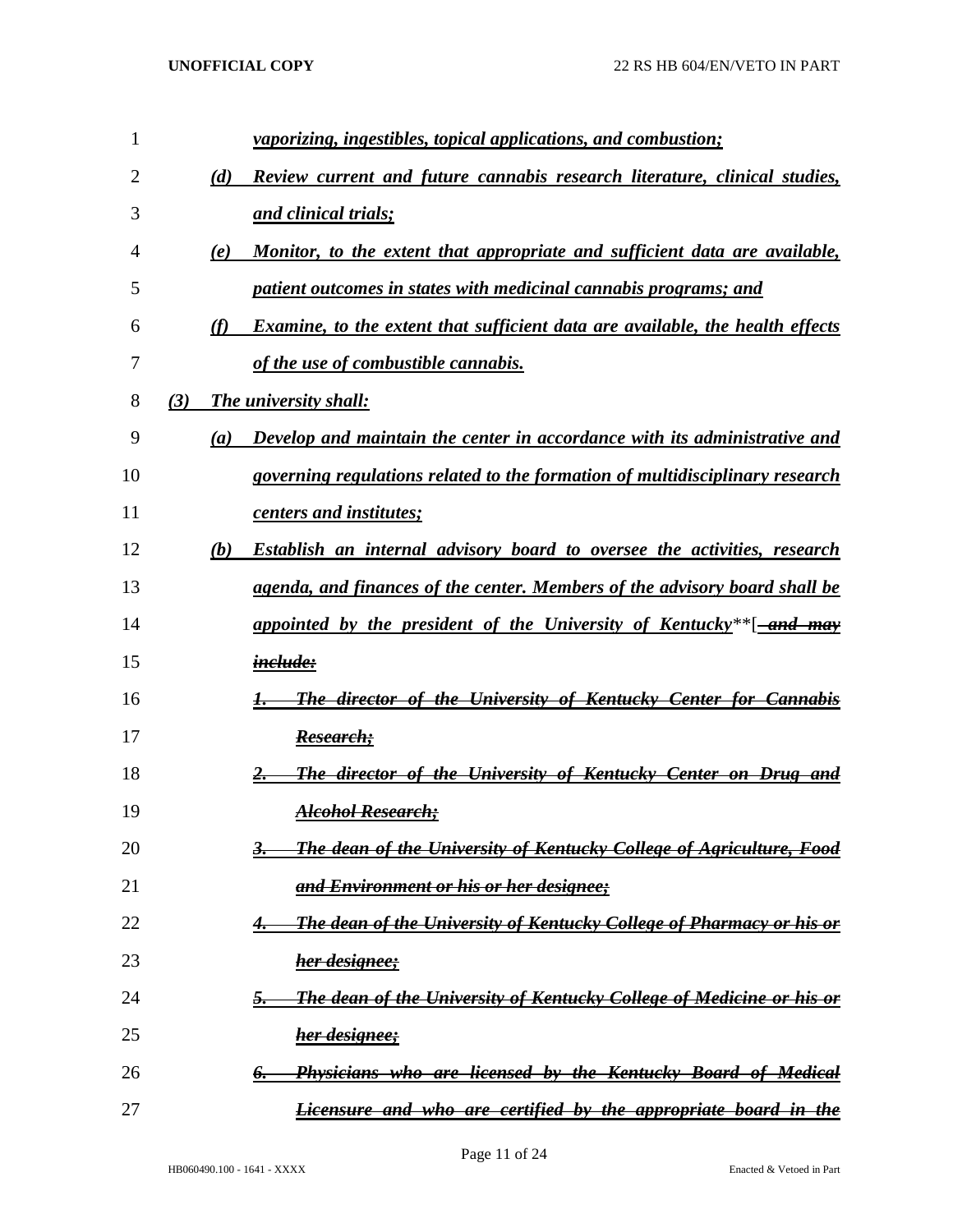| 1  |     |     | <del>following specialties:</del>                                                |
|----|-----|-----|----------------------------------------------------------------------------------|
| 2  |     |     | <del>Oncology;</del><br>а.                                                       |
| 3  |     |     | Pain and addiction medicine;                                                     |
| 4  |     |     | <del>Neurology;</del>                                                            |
| 5  |     |     | Psychiatry; and                                                                  |
| 6  |     |     | Ophthalmology;                                                                   |
| 7  |     |     | <del>Researchers from a college or university that currently conducts</del>      |
| 8  |     |     | <del>cannabis research or that receives funds from the center pursuant to</del>  |
| 9  |     |     | subsection (5) of this section, if any; and                                      |
| 10 |     |     | Any other individual appointed at the discretion of the president of the         |
| 11 |     |     | University of Kentucky]**;                                                       |
| 12 |     | (c) | <b>Report to the secretary of the Cabinet for Health and Family Services and</b> |
| 13 |     |     | the Legislative Research Commission by September 1 each year for the             |
| 14 |     |     | preceding fiscal year, outlining the center's activities and expenditures; and   |
| 15 |     | (d) | <b>Ensure that the center complies with subsection (4) of this section.</b>      |
| 16 | (4) |     | <b>The center shall:</b>                                                         |
| 17 |     | (a) | <b>Employ a director and necessary staff;</b>                                    |
| 18 |     | (b) | Seek, accept, and expend gifts, grants, or donations from private or public      |
| 19 |     |     | sources to support the role and mission of the center;                           |
| 20 |     | (c) | Conduct clinical research, clinical studies, and clinical trials as approved by  |
| 21 |     |     | <i>appropriate federal agencies;</i>                                             |
| 22 |     | (d) | Establish an application for individuals interested in participating in          |
| 23 |     |     | cannabis-related clinical research, clinical studies, or clinical trials and a   |
| 24 |     |     | screening protocol to place interested applicants in appropriate research        |
| 25 |     |     | <i>participant pools;</i>                                                        |
| 26 |     | (e) | <b>Publicly disseminate the research conducted or funded by the center;</b>      |
| 27 |     | (f) | Host an annual cannabis research symposium; and                                  |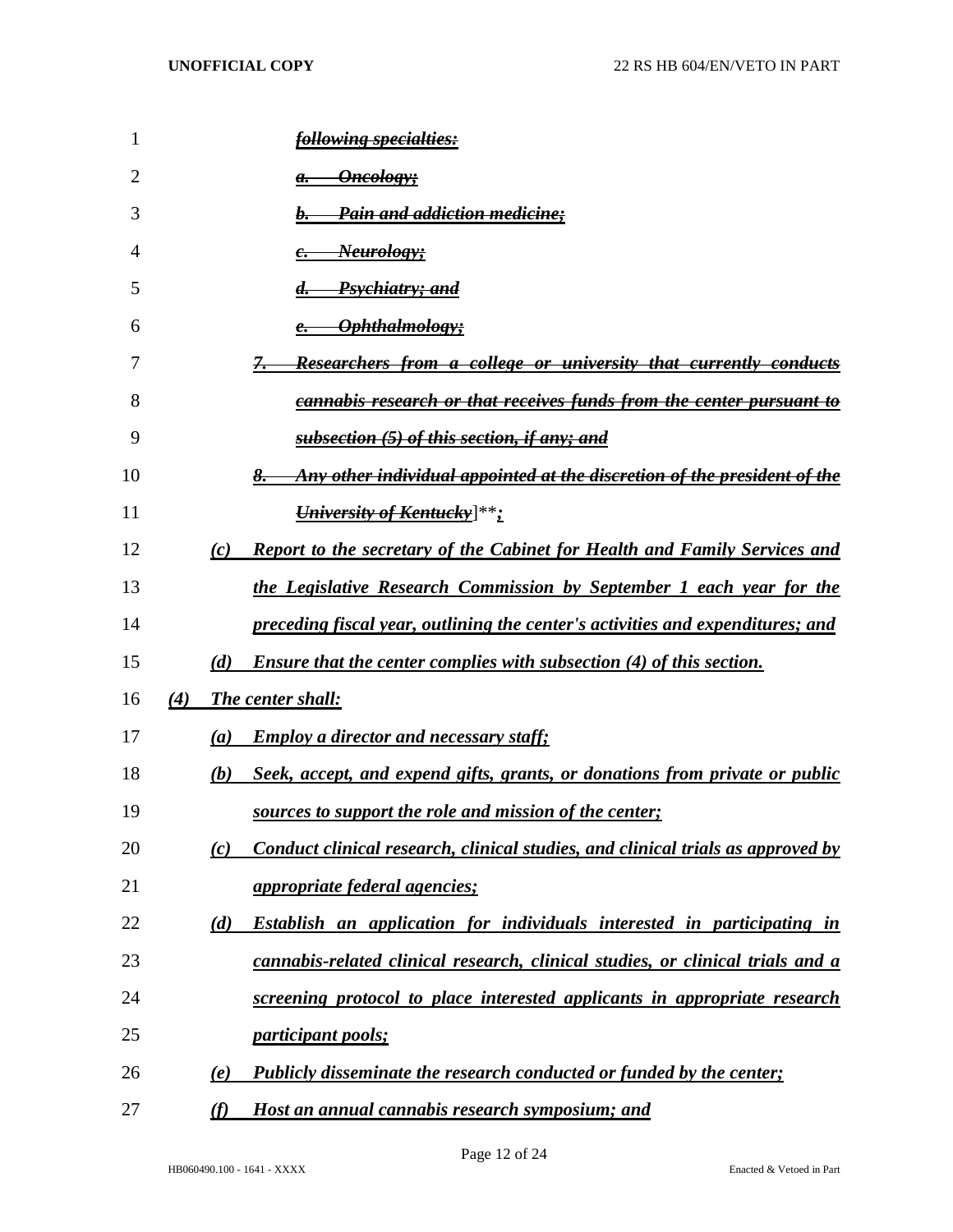| 1  |     | Notwithstanding any provision of law to the contrary, and upon request<br>$\left( \mathbf{g} \right)$ |
|----|-----|-------------------------------------------------------------------------------------------------------|
| 2  |     | the Cabinet for Health and Family Services, enter into<br>from<br>$\boldsymbol{a}$                    |
| 3  |     | memorandum of understanding with the cabinet for data collected by the                                |
| 4  |     | <u>center or any researcher associated with or funded by the center.</u>                              |
| 5  | (5) | The center may award research funds to any nonprofit Kentucky-based<br>$\left(a\right)$               |
| 6  |     | research entity or any Kentucky institution of higher education and any                               |
| 7  |     | research entity association with such an institution.                                                 |
| 8  |     | If the center awards research funds to any other entity, the center shall use<br>(b)                  |
| 9  |     | an open, competitive grant application process using national best practices.                         |
| 10 |     | Any entity or institution that receives research funds from the center shall<br>(c)                   |
| 11 |     | <u>present the results of its research at the center's annual research</u>                            |
| 12 |     | symposium in the year after the research is concluded and shall, upon                                 |
| 13 |     | <u>request from the center, present an update on any ongoing research at the</u>                      |
| 14 |     | center's annual research symposium if the research has not concluded.                                 |
| 15 | (6) | The application developed pursuant to subsection $(4)(d)$ of this section shall be                    |
| 16 |     | made publicly available on the center's Web site.                                                     |
| 17 | (7) | The university, the center, and any researcher or staff employed by, associated                       |
| 18 |     | with, or funded by the center or the university shall immediately notify the                          |
| 19 |     | <b>Cabinet for Health and Family Services and the Legislative Research</b>                            |
| 20 |     | <u>Commission of any imminent or serious public health risk, or potentially</u>                       |
| 21 |     | imminent or serious public health risk, associated with cannabis identified as                        |
| 22 |     | part of a research project associated with or approved by the center or the                           |
| 23 |     | <u>university's internal review board.</u>                                                            |
| 24 | (8) | If at any time the Commonwealth establishes a medicinal cannabis program, the                         |
| 25 |     | application to receive a medicinal cannabis card shall include a question asking                      |
| 26 |     | <u>whether the patient is interested in participating in clinical research conducted by</u>           |
| 27 |     | the center. If the patient indicates his or her interest in participating in the                      |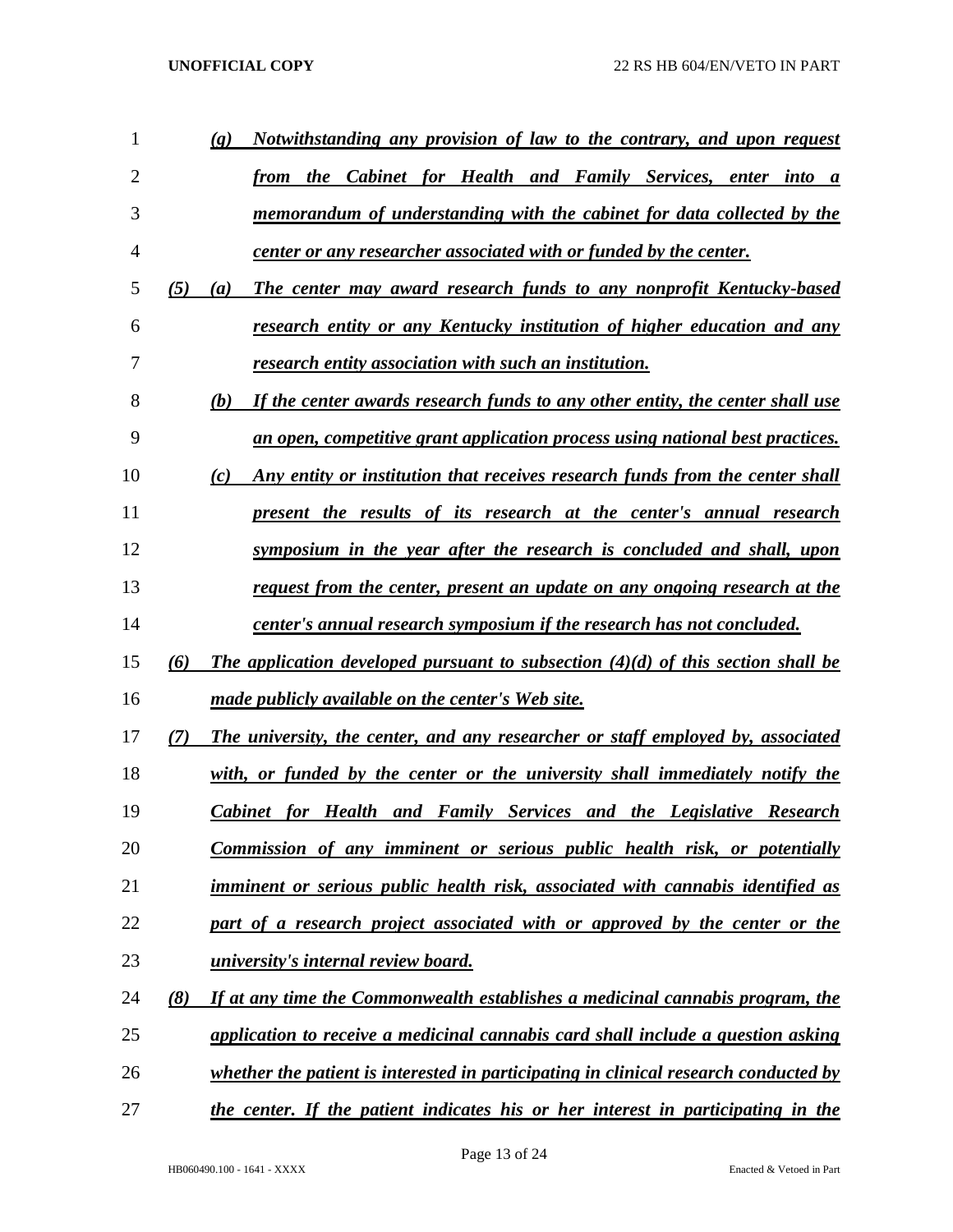| 1  | center's research, the department or state agency responsible for approving               |
|----|-------------------------------------------------------------------------------------------|
| 2  | medicinal cannabis cards is authorized to share the patient's name, phone                 |
| 3  | number, and address with the center.                                                      |
| 4  | $**$ $(9)$ The appropriation provided by the General Assembly for the Kentucky            |
| 5  | <b>Center for Cannabis Research in fiscal year 2022-2023 shall be considered</b>          |
| 6  | startup funds and shall only be appropriated once.  **                                    |
| 7  | SECTION 4. A NEW SECTION OF KRS CHAPTER 210 IS CREATED TO                                 |
| 8  | <b>READ AS FOLLOWS:</b>                                                                   |
| 9  | As used in this section:<br>(I)                                                           |
| 10 | "Cabinet" means the Cabinet for Health and Family Services;<br>(a)                        |
| 11 | (b) "CMHC" means a community mental health center;                                        |
| 12 | "Fund" means the mobile crisis services fund; and<br>(c)                                  |
| 13 | "Mobile unit" means any vehicle which a CMHC uses to travel within its<br>(d)             |
| 14 | region to provide community services for Kentuckians who experience                       |
| 15 | issues with mental health, developmental and intellectual disabilities, and               |
| 16 | <u>substance use disorder.</u>                                                            |
| 17 | The mobile crisis services fund is hereby established within the cabinet to<br>(2)<br>(a) |
| 18 | <i><u><b>provide loans to CMHCs for:</b></u></i>                                          |
| 19 | <b>Increasing access to mental health services; and</b><br>1.                             |
| 20 | Providing services to individuals who lack sufficient access to<br>2.                     |
| 21 | transportation and who are:                                                               |
| 22 | <b>Residing in rural areas;</b><br>а.                                                     |
| 23 | <b>Residing in homeless shelters; or</b><br>b.                                            |
| 24 | Disadvantaged mentally, physically, or economically.<br>c.                                |
| 25 | Any loan issued by the cabinet shall not exceed a five (5) year term and the<br>(b)       |
| 26 | <i>interest rate shall not exceed one percent (1%).</i>                                   |
| 27 | The cabinet shall:<br>(3)                                                                 |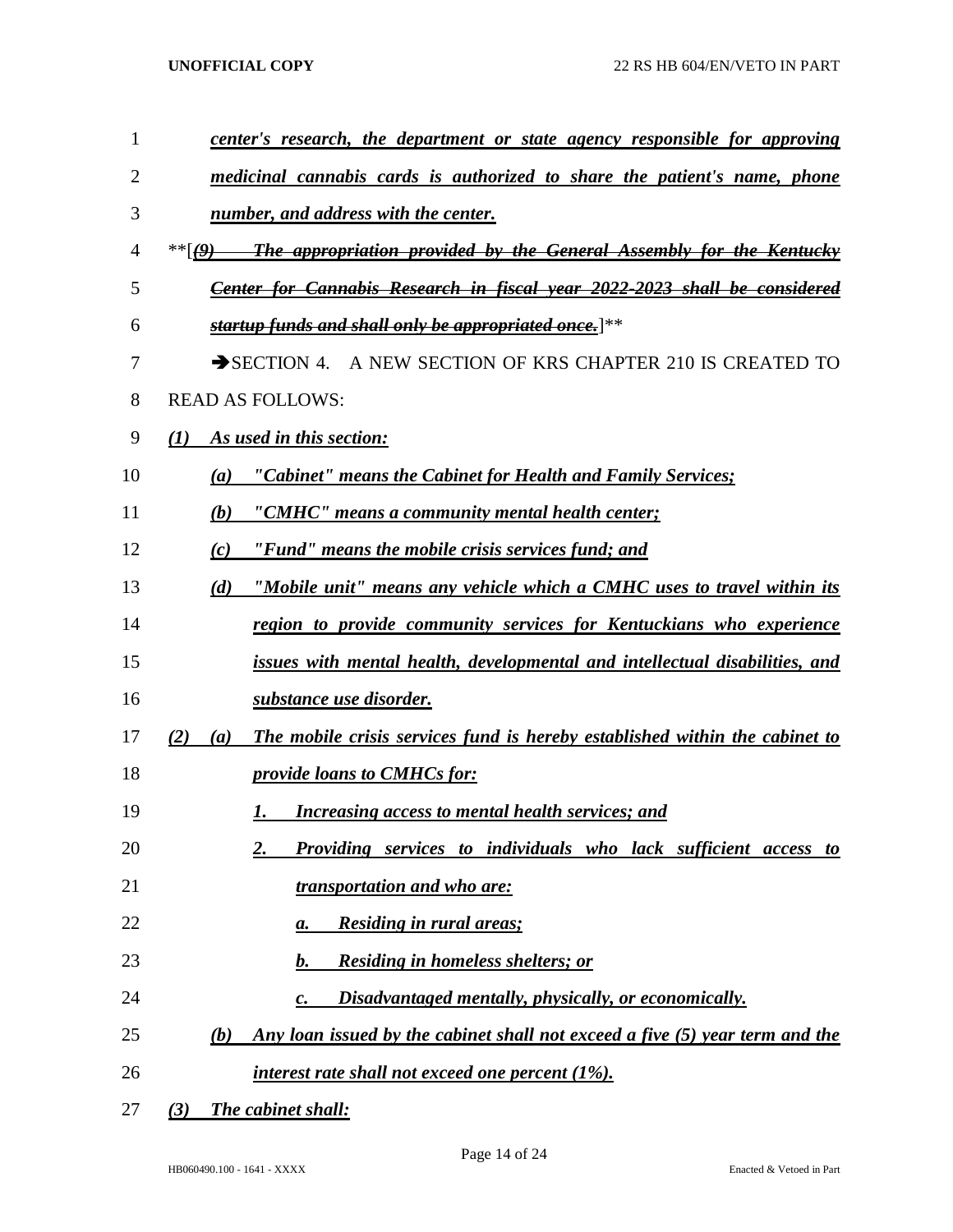| $\mathbf{1}$ | (a)        | Determine the terms and conditions of each loan, including the repayment       |
|--------------|------------|--------------------------------------------------------------------------------|
| 2            |            | to be deposited back in the fund for issuance of future loans to other         |
| 3            |            | CMHCs                                                                          |
| 4            | (b)        | <b>Review and adjudicate applications submitted by CMHCs that apply for a</b>  |
| 5            |            | <u>loan;</u>                                                                   |
| 6            | (c)        | Monitor the performance of each CMHC in the program; and                       |
| 7            | (d)        | By December 1, 2022, and by each December 1 thereafter, report to the          |
| 8            |            | Interim Joint Committee on Health, Welfare, and Family Services                |
| 9            |            | information about each CMHC in the program, including:                         |
| 10           |            | The name and location of each CMHC that received a loan;<br>1.                 |
| 11           |            | The amount of principal originally loaned; and<br>2.                           |
| 12           |            | <b>How each CMHC used the funds.</b><br>3.                                     |
| 13           | (4)        | In order to apply for loan, a CMHC shall:                                      |
| 14           | (a)        | Submit an application to the cabinet;                                          |
| 15           | (b)        | Agree to use the funds for the purchase, operation, or establishment of        |
| 16           |            | mobile units; and                                                              |
| 17           | (c)        | Agree to provide services to individuals who lack sufficient access to         |
| 18           |            | <i>transportation and who are:</i>                                             |
| 19           |            | <b>Residing in rural areas;</b><br>I.                                          |
| 20           |            | <b>Residing in homeless shelters; or</b><br>2.                                 |
| 21           |            | Disadvantaged mentally, physically, or economically.<br>3.                     |
| 22           | (5)<br>(a) | The fund created in subsection (2) of this section shall be a trust and agency |
| 23           |            | <u>account.</u>                                                                |
| 24           | (b)        | The fund shall be administered by the cabinet.                                 |
| 25           | (c)        | The fund shall include moneys appropriated by the General Assembly,            |
| 26           |            | contributions, donations, gifts, or federal funds.                             |
| 27           | (d)        | Moneys in the fund shall be used by the cabinet to administer this section.    |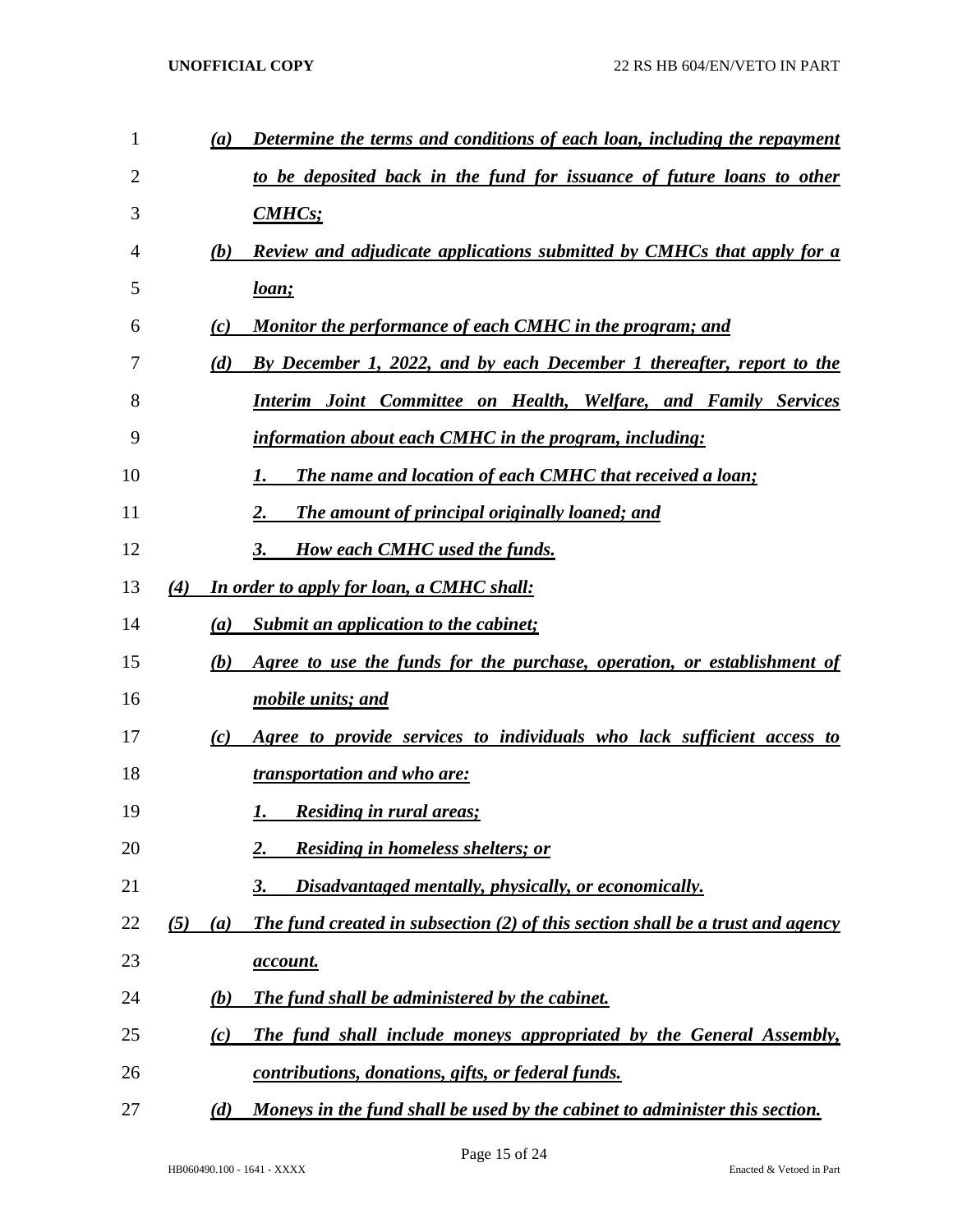- *(e) Notwithstanding KRS 45.229, any moneys remaining in the fund at the close of the fiscal year shall not lapse but shall be carried forward into the succeeding fiscal year. (f) Interest earned on any moneys in the fund shall accrue to the fund. (g) Moneys deposited in the fund are hereby appropriated for the sole purpose of providing loans to CMHCs. (6) The appropriation provided by the General Assembly for fiscal years 2022-2023 and 2023-2024 for mobile crisis services shall be considered startup funds to support the establishment of additional mobile crisis units and shall only be appropriated once. (7) The Cabinet for Health and Family Services may promulgate administrative regulations in accordance with KRS Chapter 13A to implement this section.* 13 Section 5. KRS 262.330 is amended to read as follows: (1) The board may make available *or lease*, on such terms as it prescribes, to landowners and occupiers within the district, agricultural and engineering machinery and equipment, \*\*[*including heavy or specialized equipment acquired pursuant to Section 6 of this Act*, where the section seedlings and such other material or equipment as will assist the landowners and occupiers to carry on operations upon their lands for the conservation of soil resources and for the prevention and control of soil erosion. (2) As a condition to the extending of any benefits under this chapter to, or the performance of work upon, any lands not owned or controlled by this state or any of its agencies, the board may require contributions in money, services, materials or otherwise to any operations conferring such benefits, and require landowners and occupiers to enter into and perform such agreements or covenants as to the permanent use of their lands as will tend to prevent or control erosion.
- 27 Section 6. KRS 262.610 is amended to read as follows: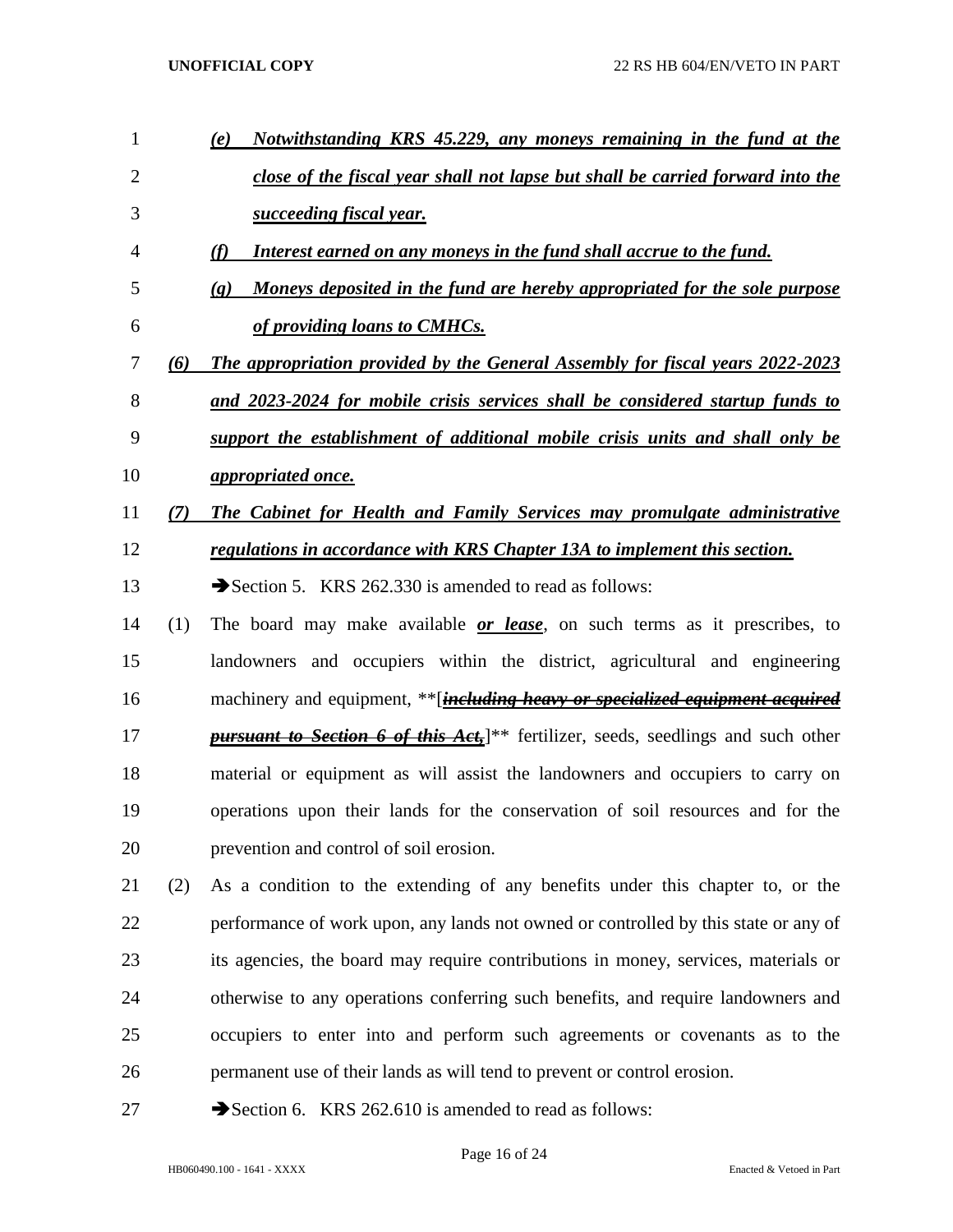| $\mathbf{1}$   | (a) | The Soil and Water Conservation Commission as referred to in KRS Chapter            |
|----------------|-----|-------------------------------------------------------------------------------------|
| 2              |     | 146, subject to the supervision of the commissioner of the Department for           |
| 3              |     | <i>Natural Resources</i> for natural resources, to the restrictions provided in     |
| $\overline{4}$ |     | <b>Section 5 of this Act and KRS 262.610 to 262.660, and to the requirements of</b> |
| 5              |     | KRS Chapters 42 and 45A, is hereby authorized to acquire and to make                |
| 6              |     | available, or to assist in acquiring or making available to soil and water          |
| 7              |     | conservation districts, heavy or specialized equipment or infrastructure which      |
| 8              |     | an individual district cannot itself economically obtain.                           |

- \*\*[*(b) A district may submit a request to the commission for the acquisition of heavy or specialized equipment jointly with a person residing within the*
- *district to whom the district has agreed to lease the equipment in the event that it is acquired or made available. The district and the person shall submit all information with their joint request for heavy or specialized equipment as may be required by the commission in the administrative*
- *regulations promulgated under Section 7 of this Act. Any application made*
- *by a district, or two (2) or more districts acting jointly pursuant to KRS*
- *262.650, to the commission to acquire or make available infrastructure, or*
- *to assist in doing so, shall not be made jointly with any person.*]\*\*
- (2) When the commission acquires or makes available to any district the equipment or infrastructure above referred to, it shall require said district to fully amortize, in the form of rentals or payments, to the Division of Conservation, as referred to in KRS Chapter 146, any amount so expended by the commission for such assistance. The amount and method of amortization for each piece of heavy equipment or infrastructure shall be determined by the commission, subject to approval of the commissioner of *the Department for Natural Resources*[natural resources]. The amount and method of amortization for each piece of heavy or specialized equipment shall be determined on the basis of *the lease or* a rental *fee* to be charged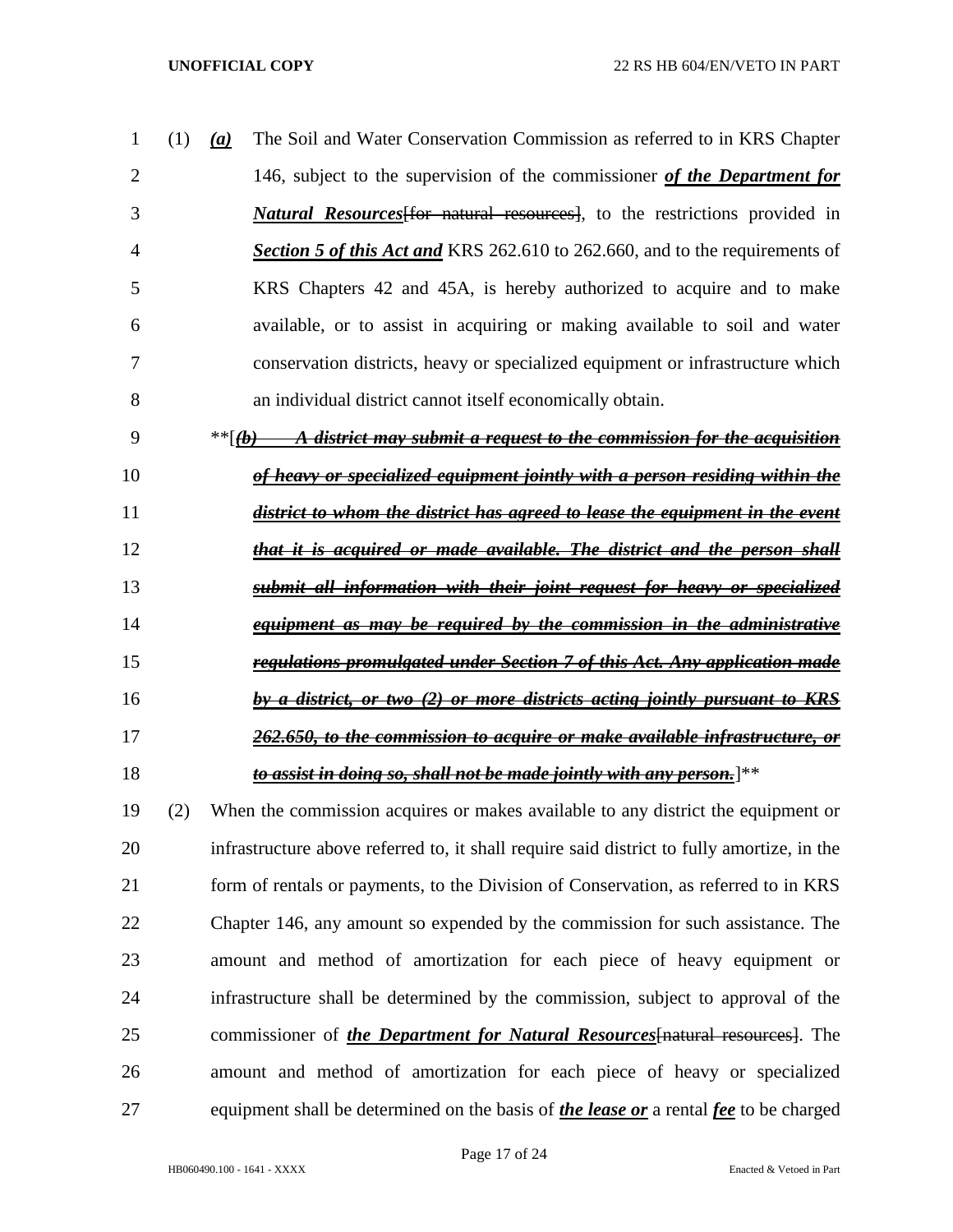| 1              |          |                               | by the district to the <i>lessee or other</i> user of equipment sufficient to:            |
|----------------|----------|-------------------------------|-------------------------------------------------------------------------------------------|
| $\overline{2}$ |          | (a)                           | Fully amortize to the division the capital outlay for the machinery itself over           |
| 3              |          |                               | the period of its reasonably anticipated full usefulness;                                 |
| 4              |          | (b)                           | Cover the cost of operation, maintenance and repairs;                                     |
| 5              |          | (c)                           | Pay the usual cost of providing an operator; and                                          |
| 6              |          | (d)                           | Compensate the district for the usual costs of transportation from one (1) job            |
| 7              |          |                               | to another.                                                                               |
| 8              | (3)      |                               | In giving effect to all of the foregoing, the commission shall estimate the amount of     |
| 9              |          |                               | time such equipment would ordinarily be idle.                                             |
| 10             |          |                               | Section 7. KRS 262.660 is amended to read as follows:                                     |
| 11             | $\Omega$ |                               | The commission, with the approval of the commissioner of the Department for               |
| 12             |          |                               | <i>Natural Resources</i> [for natural resources], is hereby authorized to promulgate such |
| 13             |          |                               | other rules and regulations or methods of accounting as may be necessary or               |
| 14             |          |                               | expedient to give effect to the purposes expressed in KRS 262.610 to 262.650.             |
| 15             | ** $(2)$ |                               | On or before January 1, 2023, the commission, with the approval of the                    |
| 16             |          |                               | <u>commissioner of the Department for Natural Resources, shall promulgate</u>             |
| 17             |          |                               | <u>administrative regulations pursuant to KRS Chapter 13A that shall </u>                 |
| 18             |          |                               | <u>minimum set forth:</u>                                                                 |
| 19             |          |                               | <u>The form and manner in which a person and a district may jointly request</u>           |
| 20             |          |                               | the acquisition of heavy or specialized equipment pursuant to subsection                  |
| 21             |          |                               | (1)(b) of Section 6 of this Act, including but not limited to any financial or            |
| 22             |          |                               | other disclosures the commission may require;                                             |
| 23             |          | $\left(\boldsymbol{b}\right)$ | <u>The terms, conditions, and repayment of loans for heavy or specialized</u>             |
| 24             |          |                               | <u>equipment that the commission makes available to districts for lease to</u>            |
| 25             |          |                               | persons within those districts; and                                                       |
| 26             |          | $\left(e\right)$              | <u>The terms and conditions for lease agreements between districts and </u>               |
| 27             |          |                               | persons for the use of acquired heavy or specialized equipment, including                 |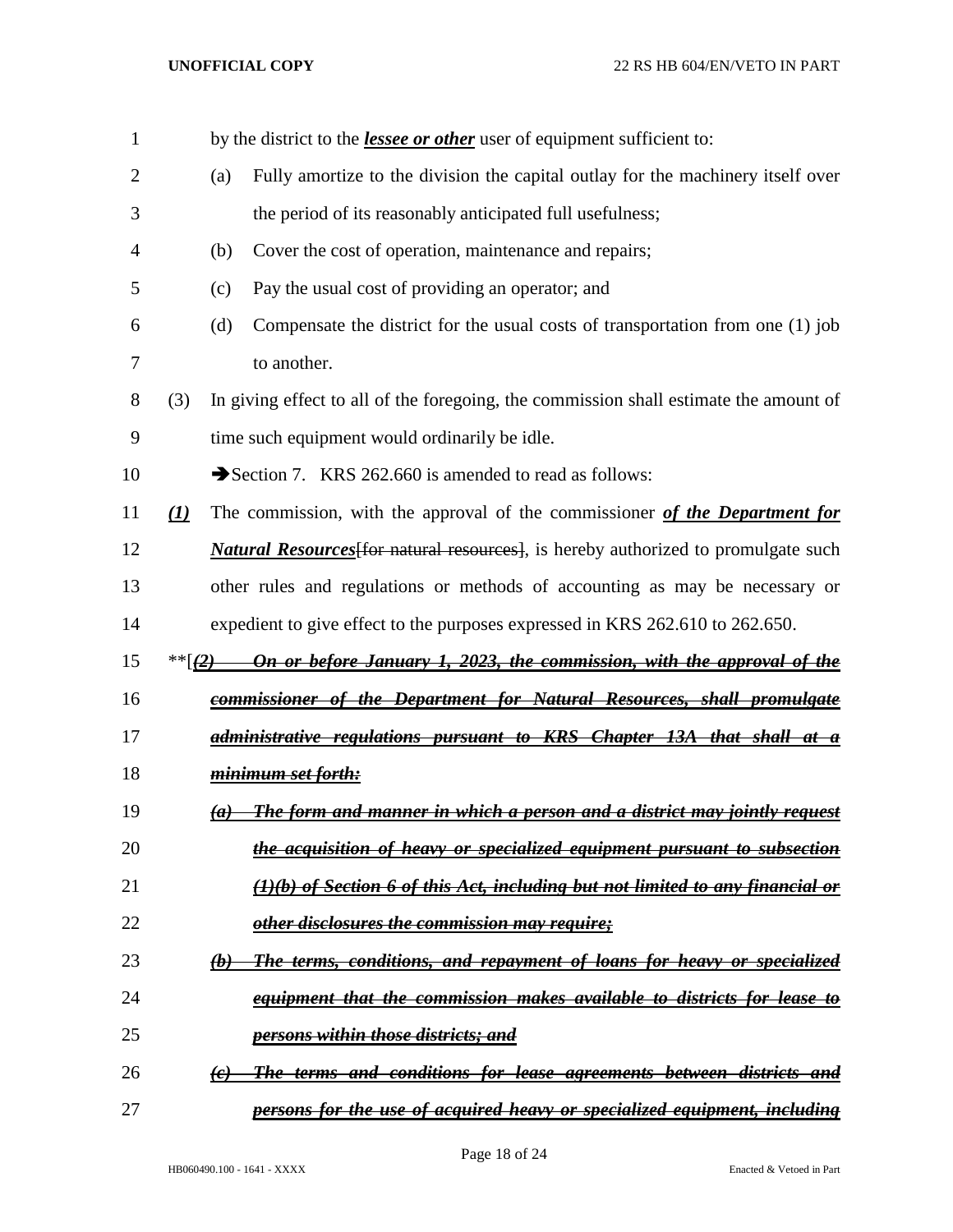|   | but not limited to permissible uses of the equipment, care and maintenance           |
|---|--------------------------------------------------------------------------------------|
|   | of the equipment, liability assumptions for property damage or bodily injury         |
|   | <del>caused by the equipment, insurance requirements, availability of</del>          |
|   | equipment for use by others in the district, and the keeping of public records       |
|   | regarding the use of the equipment. Notwithstanding any provision of this            |
| h | chapter or KRS Chapter 42 or 45A to the contrary, lease agreements shall             |
|   | allow a lessee to use acquired heavy o <u>r specialized equipment outside of his</u> |
|   | or her district with prior approval of the board for the leasing district.  **       |

 Section 8. The Commonwealth West Healthcare Workforce Innovation Center shall be established to provide accessible, healthcare-specific educational pathways in the western region of the state for postsecondary, high school, and nontraditional students to address decreased student enrollment in healthcare-related fields, resulting in expanding the pipeline of qualified healthcare workers and reducing the shortage of qualified medical staff across the Commonwealth.

15 Section 9. The center shall be a health education, innovation, and simulation facility located in Owensboro that offers a combination of instruction and hands-on experiential learning opportunities to students pursuing nursing and allied health credentials. The center shall be operated and maintained through a collaborative partnership between public and private organizations, including but not limited to Brescia University, Elizabethtown Community and Technical College, Henderson Community and Technical College, Hopkinsville Community and Technical College, Kentucky Wesleyan College, Madisonville Community and Technical College, Owensboro Community and Technical College, Western Kentucky University, Western Kentucky University-Owensboro, University of Louisville School of Nursing-Owensboro, and Owensboro Health, Inc.

  $\rightarrow$  Section 10. The center shall provide in-person and virtual didactic instruction and hands-on, experiential learning opportunities while offering career paths to address

Page 19 of 24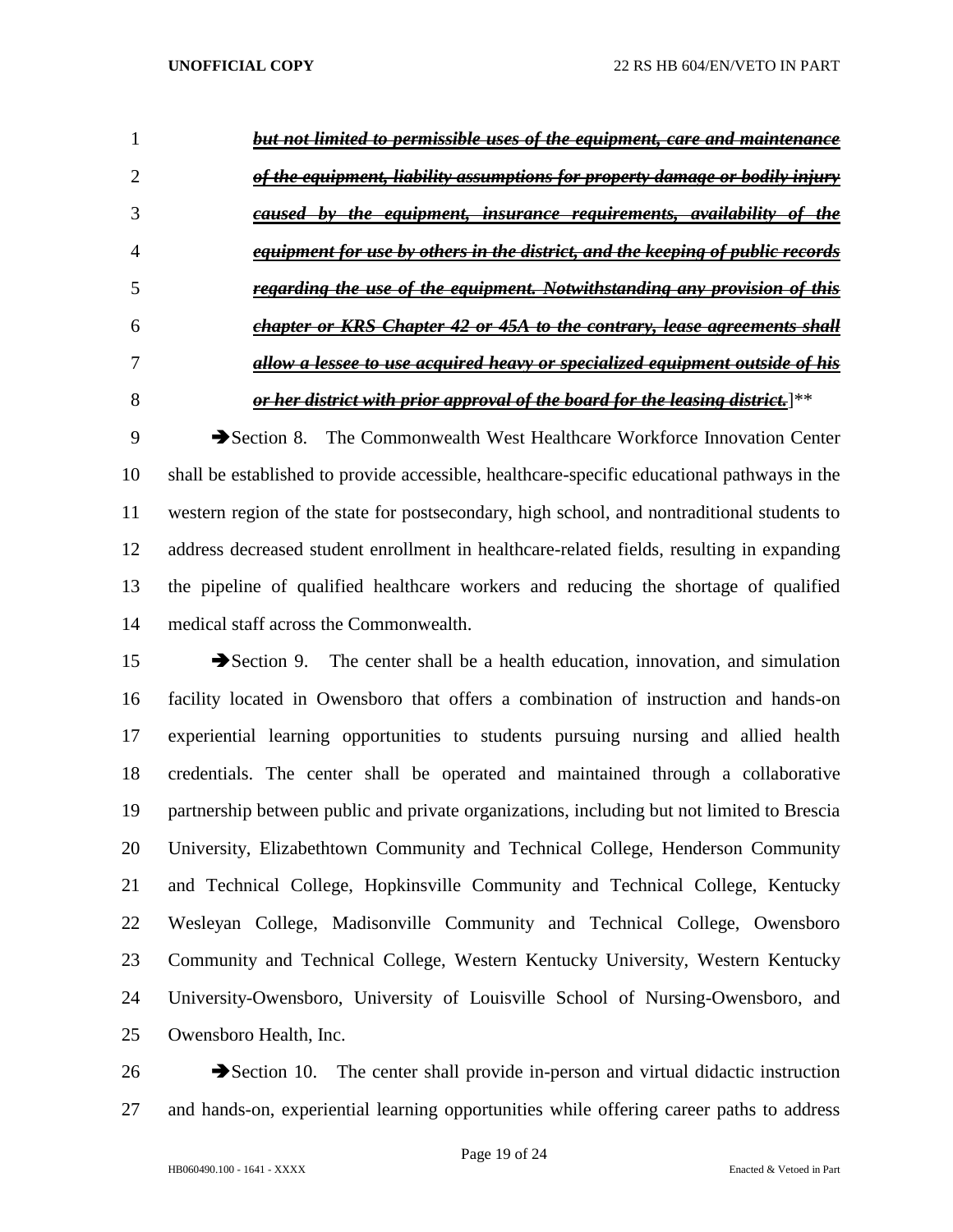immediate workforce needs, including but not limited to nursing, nursing assistant, medical office assistant, radiology science, long-term care, social work, clinical psychology, behavioral health, laboratory services, paramedic, and community healthcare workers.

5 Section 11. The General Assembly shall provide funds for the initial start-up and operating costs of the center, including but not limited to faculty, personnel, facility, equipment, and furnishings in the form of a grant to be administered by the Kentucky Community and Technical College System and distributed to the collaborating partners and organizations in accordance with the agreements established for the center.

10 Section 12. By January 1, 2023, and by November 1, 2024, the Kentucky Community and Technical College System shall provide a report to the Legislative Research Commission on the status of the center, including but not limited to operations, enrollment, expenditures, funding, and partnerships.

14 Section 13. There is hereby appropriated Federal Funds from the State Fiscal Recovery Fund from the American Rescue Plan Act of 2021 in the amount of \$1,500,000 in fiscal years 2022-2023 and 2023-2024 to the Learning and Results Services budget unit 17 to enrich science curriculums<sup>\*\*</sup>[using Plasma Games' STEM and Chemistry education tool]\*\*.

19 Section 14. There is hereby appropriated General Fund moneys in the amount of \$150,000 in fiscal year 2022-2023 to the Department for Local Government to allocate to the Rough River Business & Tourism Association to provide accessibility to the marina and demolition of the abandoned intake structure.

 Section 15. There is hereby appropriated Federal Funds from the State Fiscal Recovery Fund from the American Rescue Plan Act of 2021 in the amount of \$5,000,000 in fiscal year 2022-2023 to the Kentucky Center for the Arts for emergency repairs, maintenance, and operations.

27 Section 16. There is hereby appropriated General Fund moneys in the amount of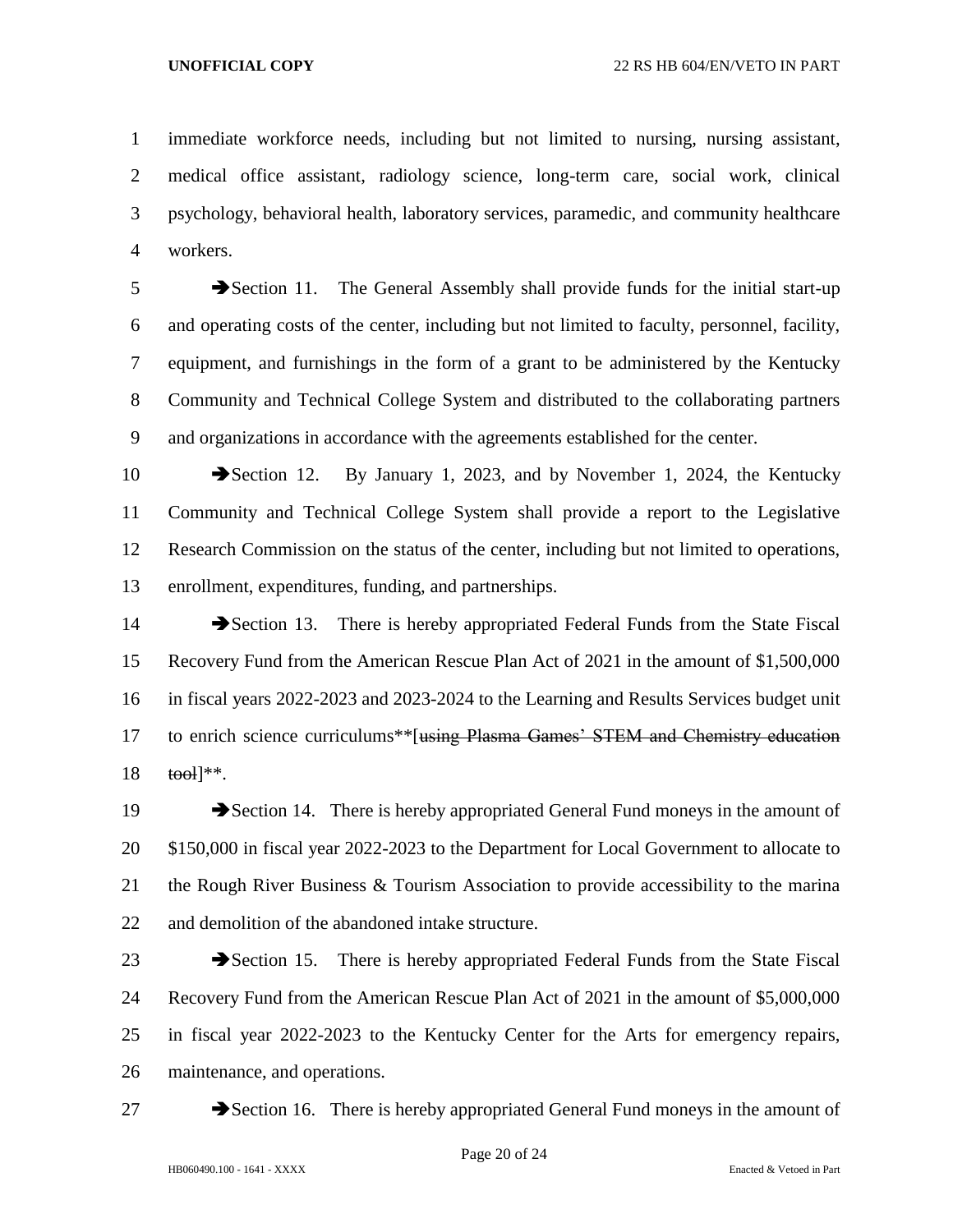\$4,000,000 in fiscal year 2022-2023 to the School Facilities Construction Commission as special offers of assistance for Rockcastle County Schools to use in the construction of a Rockcastle County middle school.

 Section 17. There is hereby appropriated General Fund moneys in the amount of \$1,000,000 in fiscal year 2021-2022, \$1,000,000 in fiscal year 2022-2023, and \$1,000,000 in fiscal year 2023-2024 to the Justice Administration budget unit to support Operation UNITE.

8 Section 18. There is hereby appropriated General Fund moneys in the amount of \$105,000,000 in each fiscal year of the 2022-2024 biennium to the Kentucky Public Pensions Authority to be applied to the unfunded pension liability of the Kentucky Employees Retirement System Nonhazardous pension fund.

12 Section 19. There is hereby appropriated General Fund moneys from the General Fund Surplus Account (KRS 48.700) or the Budget Reserve Trust Fund account (KRS 48.705) in the amount of \$2,000,000 in fiscal year 2022-2023 to the University of Kentucky for the creation and operation of the Kentucky Center for Cannabis \*\*[Research]\*\*, including expenses related to conducting clinical research and 17 participant recruitment. \*\* [The appropriation shall be considered startup funds for the Kentucky Center for Cannabis Research and shall only be appropriated once.]\*\* The appropriation shall be reduced by any gifts, donations, endowments, or other contributions, not including grants or other funds designated for the purpose of conducting research, received by the University of Kentucky for the purpose of creating or operating the center. Appropriations to the Kentucky Center for Cannabis \*\*[Research]\*\* in this Act shall be considered a mandated program and shall be excluded from the public postsecondary comprehensive funding model.

25 Section 20. The University of Kentucky and the Kentucky Center for Cannabis 26 \*\* [Research]\*\* shall \*\* [, within 120 days after the effective date of this Act,]\*\* prepare and submit an application to the federal Drug Enforcement Agency, pursuant to 21 C.F.R.

Page 21 of 24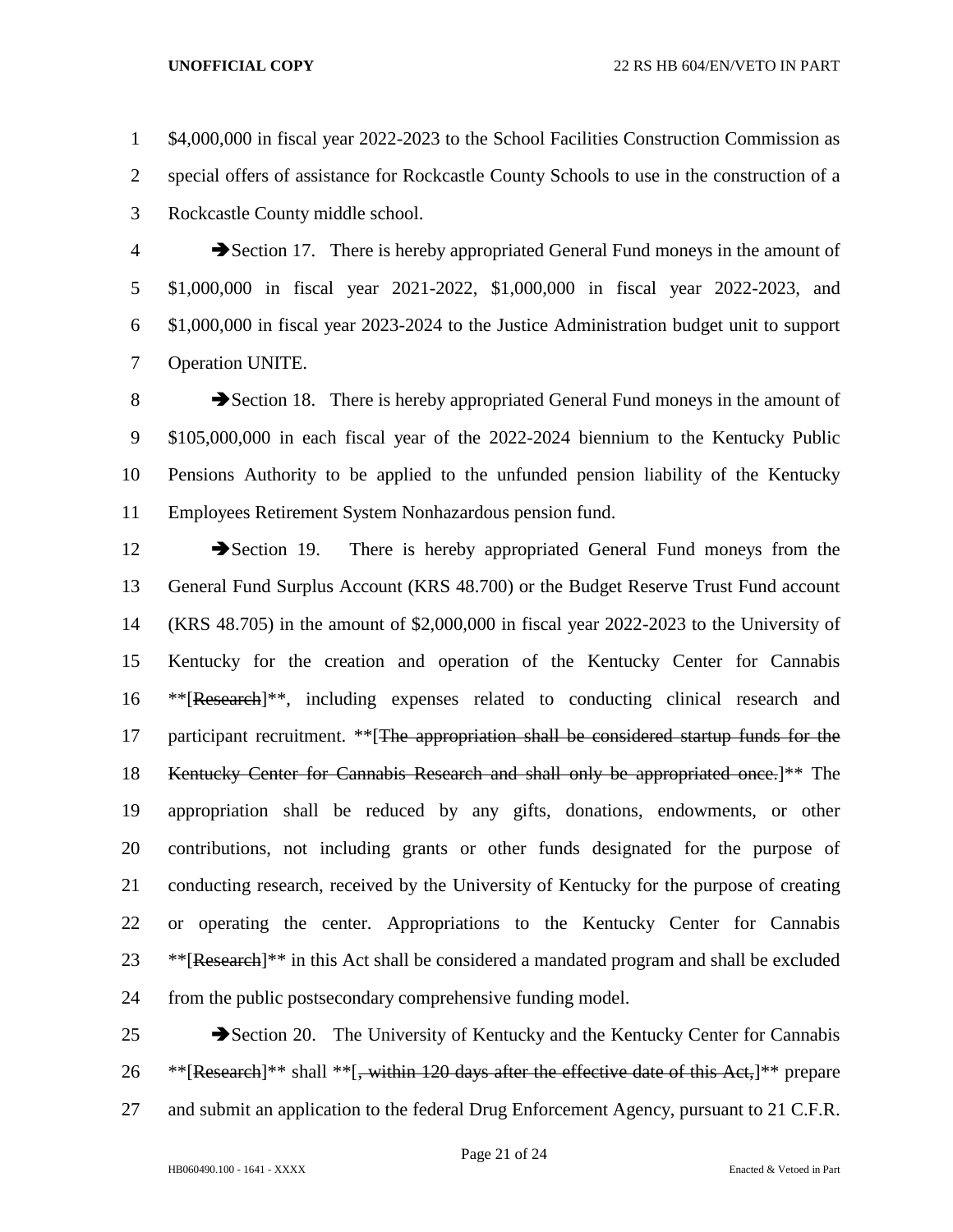pt. 1318, for registration as a marijuana grower.

- 2 Section 21. 2022 Regular Session HB 1/VO is amended as follows:
- On page 13, delete lines 23 and 24 and insert in lieu thereof the following:
	-

 "(z) \$4,250,000 in fiscal year 2022-2023 to the Manchester/Clay County Tourism Commission, Elk Hill Regional Industrial Authority, and Volunteers of America for land acquisition, renovations, upgrades, and Elk Hill Spec Building and Housing;";

On page 54, delete lines 14 through 17 and insert in lieu thereof the following:

 "**(3) Health Insurance:** Included in the above General Fund appropriation is \$776,548,700 in fiscal year 2022-2023 and \$849,223,600 in fiscal year 2023-2024 for employer contributions for health insurance and the contribution to the health reimbursement account for employees waiving coverage. Notwithstanding KRS 45.229, the unexpended General Fund balance for health insurance and the contribution to the health retirement account for employees waiving coverage for fiscal year 2021-2022 and fiscal year 2022-2023 shall be transferred to the Kentucky Employees Health Plan trust fund.";

16 \*\*\* [On page 78, delete lines 20 through 25 and insert in lieu thereof the following:

 "**(8) Basic Health Program Information Technology System:** Included in the above appropriation is \$3,500,000 in General Fund and \$3,500,000 in Federal Funds in fiscal year 2022-2023 and \$1,000,000 in General Fund and \$1,000,000 in Federal Funds in fiscal year 2023-2024 to support enhancements to the Medicaid Management Information System (MMIS) for implementation of a Basic Health Program to provide a bridge health insurance plan for eligible recipients. Notwithstanding any provision of law 23 to the contrary, the Cabinet for Health and Family Services shall not exercise the state's option to develop a basic health program as permitted under 42 U.S.C. sec. 18051 25 without first obtaining specific authorization from the General Assembly to do so."; $]^{**}$ On page 102, delete lines 13 through 17 and insert in lieu thereof the following:

"**(9) Volunteers of America - Freedom House:** Included in the above General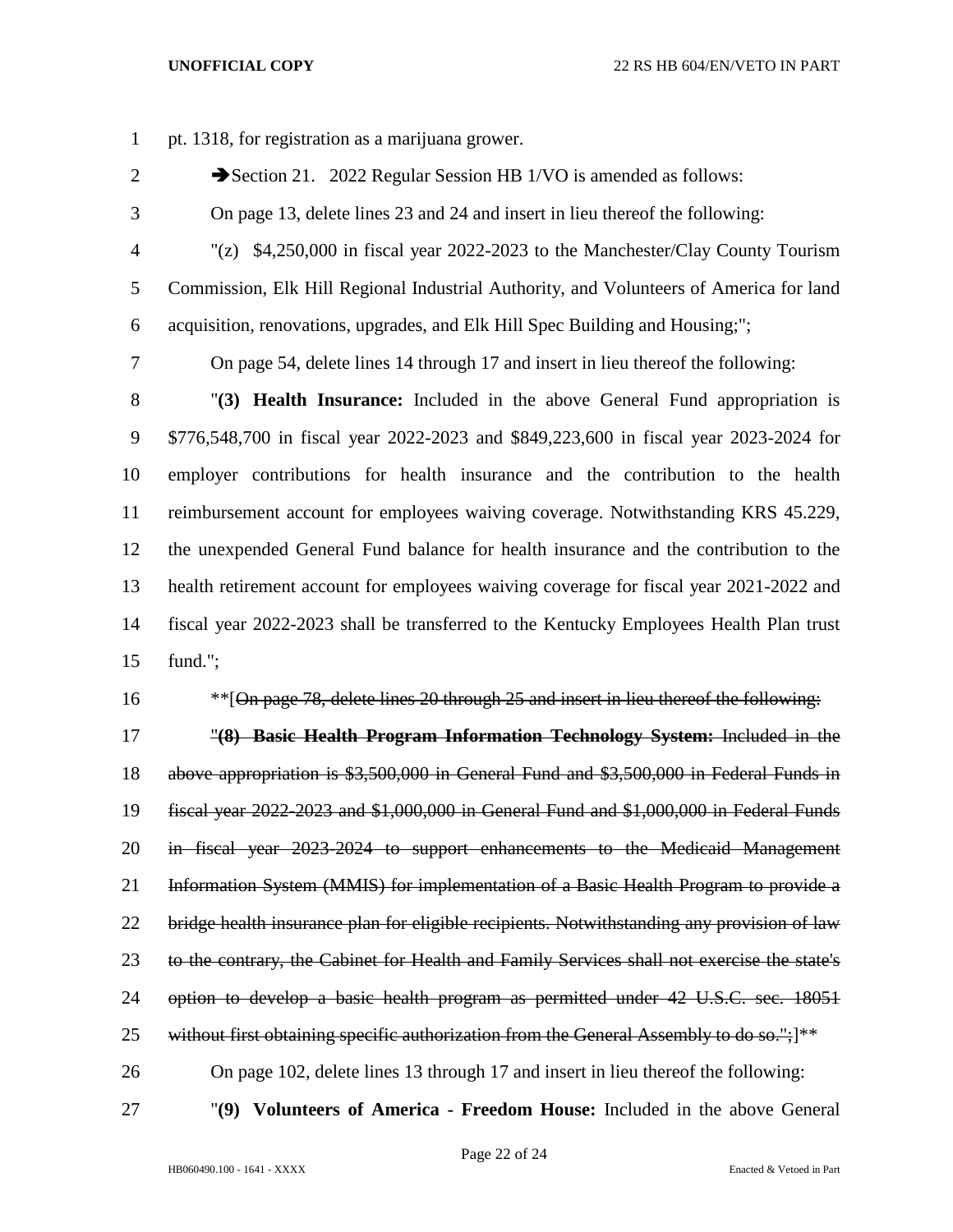| $\mathbf{1}$   | Fund appropriation is \$4,000,000 in each fiscal year to support the Freedom House                   |
|----------------|------------------------------------------------------------------------------------------------------|
| $\overline{2}$ | administered by Volunteers of America. Included in the above General Fund                            |
| 3              | appropriation is \$250,000 in each fiscal year to support the Lincoln County Family                  |
| $\overline{4}$ | Recovery Court to assist families involved with the child welfare system. Included in the            |
| 5              | above General Fund appropriation is an additional one-time allocation of \$100,000 in                |
| 6              | each fiscal year for education, outreach, and services related to restorative practices.";           |
| $\tau$         | On page 139, delete lines 8 through 11 and insert in lieu thereof the following:                     |
| $8\,$          | "(c) A nonprofit that has not already received direct financial assistance, excluding                |
| 9              | loans, through the federal CARES Act (Pub. L. No. 116-136), the Consolidated                         |
| 10             | Appropriations Act, 2021 (H.R. 133), or any subsequent federal relief package enacted                |
| 11             | prior to the nonprofit's grant application being considered shall be given preference.";             |
| 12             | On page 147, delete lines 24 through 26 and insert in lieu thereof the following:                    |
| 13             | " $(1)$ <b>Debt Service:</b> Included in the above General Fund appropriation is \$721,000           |
| 14             | in fiscal year 2022-2023 and \$7,926,500 in fiscal year 2023-2024 for new debt service to            |
| 15             | support new bonds as set forth in Part II, Capital Projects Budget, of this Act.";                   |
| 16             | On page 148, delete lines 21 through 23 and insert in lieu thereof the following:                    |
| 17             | "(3) Independent Land-Use Survey: Included in the above General Fund                                 |
| 18             | appropriation is \$5,000,000 in fiscal year 2021-2022 to support an independent land-use             |
| 19             | survey on all State Fair Board properties.";                                                         |
| 20             | On page 214, delete lines 21 through 23 and insert in lieu thereof the following:                    |
| 21             | "4.<br><b>STATE FAIR BOARD</b>                                                                       |
| 22             | 001. State Fair Board Property Improvements                                                          |
| 23             | 180,000,000<br><b>Bond Funds</b><br>$-0-$                                                            |
| 24             | 002. Maintenance Pool 2022-2024                                                                      |
| 25             | 20,000,000<br>$-0$ -"; and<br><b>Bond Funds</b>                                                      |
| 26             | Adjust subtotals and totals accordingly.                                                             |
| 27             | $\blacktriangleright$ Section 22. Whereas the operations of governmental agencies are imperative for |